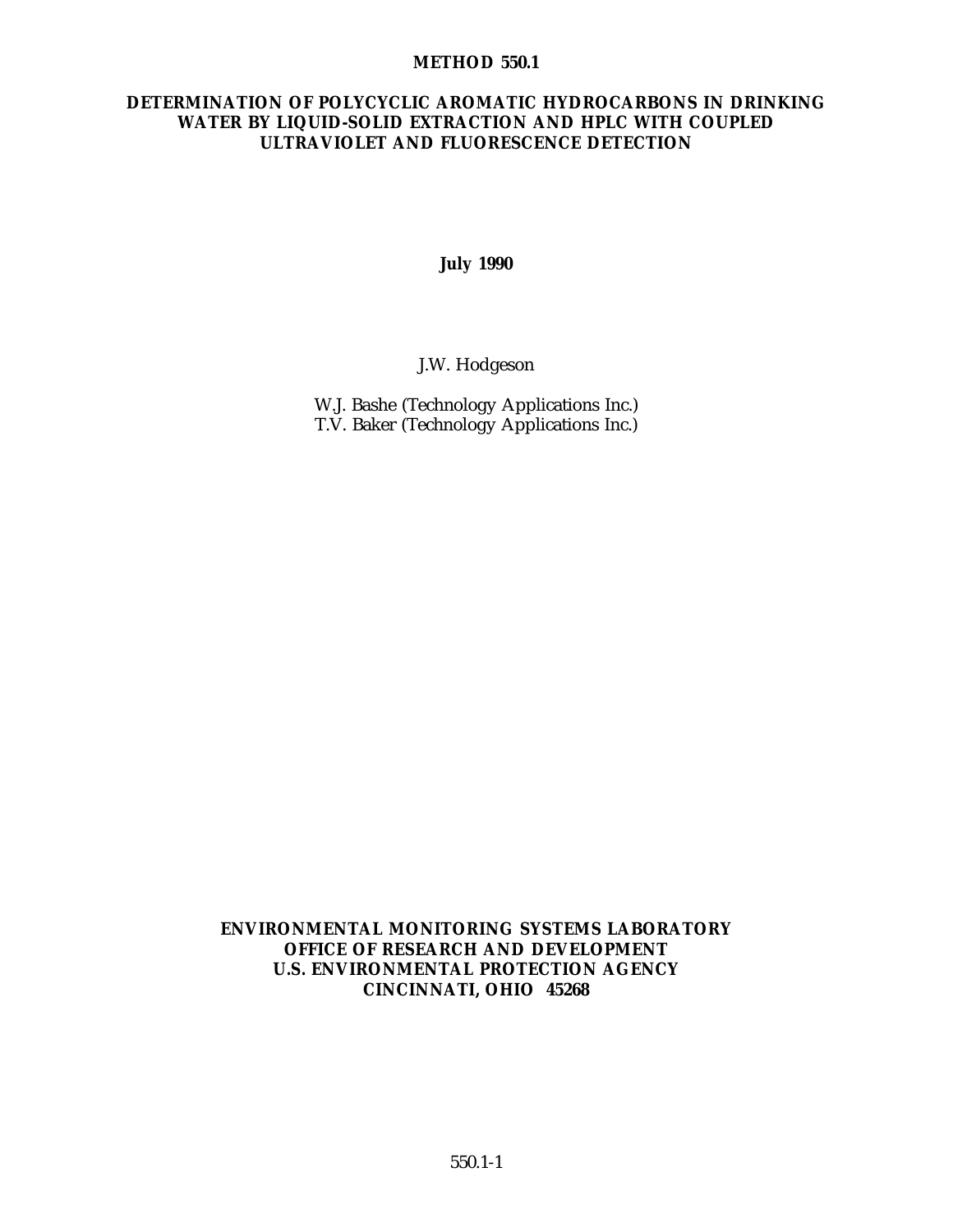#### **METHOD 550.1**

## **DETERMINATION OF POLYCYCLIC AROMATIC HYDROCARBONS IN DRINKING WATER BY LIQUID-SOLID EXTRACTION AND HPLC WITH COUPLED ULTRAVIOLET AND FLUORESCENCE DETECTION**

# **1.0 SCOPE AND APPLICATION**

1.1 This method describes a procedure for determination of certain polycyclic aromatic hydrocarbons (PAH) in drinking water sources and finished drinking water. The following analytes can be determined by this method:

| <b>Analyte</b>           | <b>Chemical Abstract Services</b><br><b>Registry Number</b> |
|--------------------------|-------------------------------------------------------------|
| Acenaphthene             | 83-32-9                                                     |
| Acenaphthylene           | 208-96-8                                                    |
| Anthracene               | $120 - 12 - 7$                                              |
| Benzo(a) anthracene      | $56 - 55 - 3$                                               |
| Benzo(a)pyrene           | $50 - 32 - 8$                                               |
| Benzo(b)fluoranthene     | $205 - 99 - 2$                                              |
| Benzo(g,h,i)perylene     | $191 - 24 - 2$                                              |
| Benzo(k)fluoranthene     | $207 - 08 - 9$                                              |
| Chrysene                 | 218-01-9                                                    |
| Dibenzo(a,h)anthracene   | $53 - 70 - 3$                                               |
| Fluoranthene             | $206 - 44 - 0$                                              |
| Fluorene                 | $86 - 73 - 7$                                               |
| $Indeno(1,2,3-cd)pyrene$ | 193-39-5                                                    |
| Naphthalene              | $91 - 20 - 3$                                               |
| Phenanthrene             | $85 - 01 - 8$                                               |
| Pyrene                   | 129-00-0                                                    |

1.2 This is a high performance liquid chromatography (HPLC) method applicable to the determination of the compounds listed above. When this method is used to analyze unfamiliar samples, compound identifications should be supported by at least one qualitative technique. Method 525 provides gas chromatographic/mass spectrometer (GC/MS) conditions appropriate for the qualitative and quantitative confirmation of results for the above analytes, using the extract produced by this method.

NOTE: To utilize Method 525, the standards must be in acetonitrile also.

1.3 The method detection limit<sup>1</sup> (MDL, defined in Section 13.0) for each analyte is listed in Table 1. The MDL for a specific matrix may differ from those listed, depending on the nature of interferences in the sample matrix.

# **2.0 SUMMARY OF METHOD**

2.1 Polycyclic aromatic hydrocarbons and internal standards, if used, are extracted from a water sample by passing 1 L of sample through a cartridge containing about 1 g of a solid inorganic matrix coated with a chemically bonded C-18 organic phase (liquid-solid extraction, LSE). The use of disks impregnated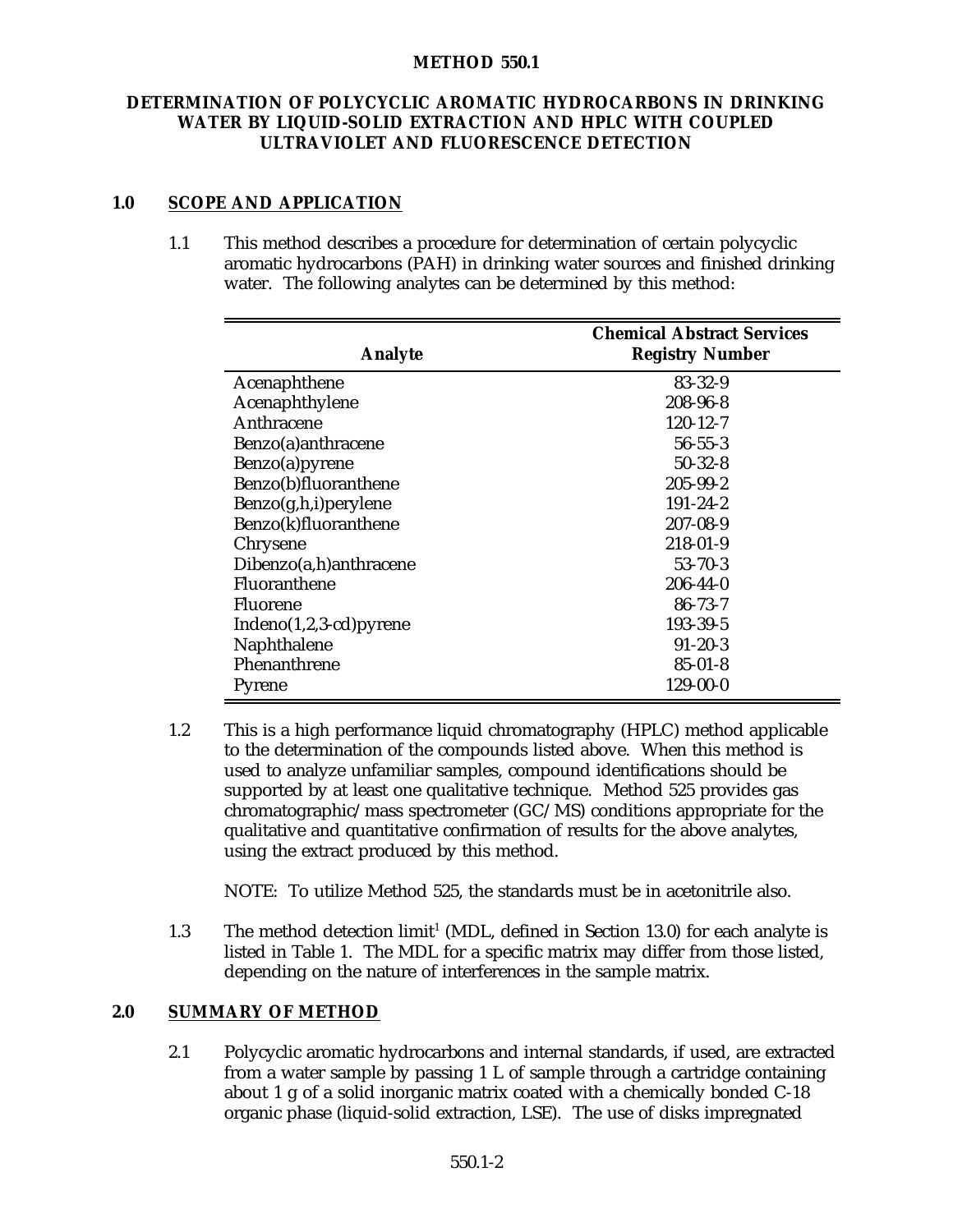with the same material is also acceptable. The compounds are eluted from the cartridge or disk with a small quantity of methylene chloride, dried, and concentrated further to 1 mL. A 3.0 mL portion of acetonitrile is added to the extract and concentrated to a final volume of 0.5 mL. The extract is then separated by HPLC. Ultraviolet (UV) adsorption and fluorescence detectors are used with HPLC to identify and measure the PAHs.

# **3.0 DEFINITIONS**

- 3.1 Internal Standard -- A pure analyte(s) added to a solution in known amounts(s) and used to measure the relative responses of other method analytes and surrogates that are components of the same solution. The internal standard must be an analyte that is not a sample component.
- 3.2 Surrogate Analyte -- A pure analyte(s), which is extremely unlikely to be found in any sample, and which is added to a sample aliquot in known amount(s) before extraction and is measured with the same procedures used to measure other sample components. The purpose of a surrogate analyte is to monitor method performance with each sample.
- 3.3 Laboratory Duplicates (LD1 and LD2) -- Two sample aliquots taken in the analytical laboratory and analyzed separately with identical procedures. Analyses of LD1 and LD2 give a measure of the precision associated with laboratory procedures, but not with sample collection, preservation, or storage procedures.
- 3.4 Field Duplicates (FD1 and FD2) -- Two separate samples collected at the same time and place under identical circumstances and treated exactly the same throughout field and laboratory procedures. Analyses of FD1 and FD2 give a measure of the precision associated with sample collection, preservation and storage, as well as with laboratory procedures.
- 3.5 Laboratory Reagent Blank (LRB) -- An aliquot of reagent water that is treated exactly as a sample including exposure to all glassware, equipment, solvents, reagents, internal standards, and surrogates that are used with other samples. The LRB is used to determine if method analytes or other interferences are present in the laboratory environment, the reagents, or the apparatus.
- 3.6 Field Reagent Blank (FRB) -- Reagent water placed in a sample container in the laboratory and treated as a sample in all respects, including exposure to sampling site conditions, storage, preservation and all analytical procedures. The purpose of the FRB is to determine if method analytes or other interferences are present in the field environment.
- 3.7 Laboratory Fortified Blank (LFB) -- An aliquot of reagent water to which known quantities of the method analytes are added in the laboratory. The LFB is analyzed exactly like a sample, and its purpose is to determine whether the method is in control, and whether the laboratory is capable of making accurate and precise measurements at the required method detection limit.
- 3.8 Laboratory Fortified Matrix Sample (LFM) -- An aliquot of an environmental sample to which known quantities of the method analytes are added in the laboratory. The LFM is analyzed exactly like a sample, and its purpose is to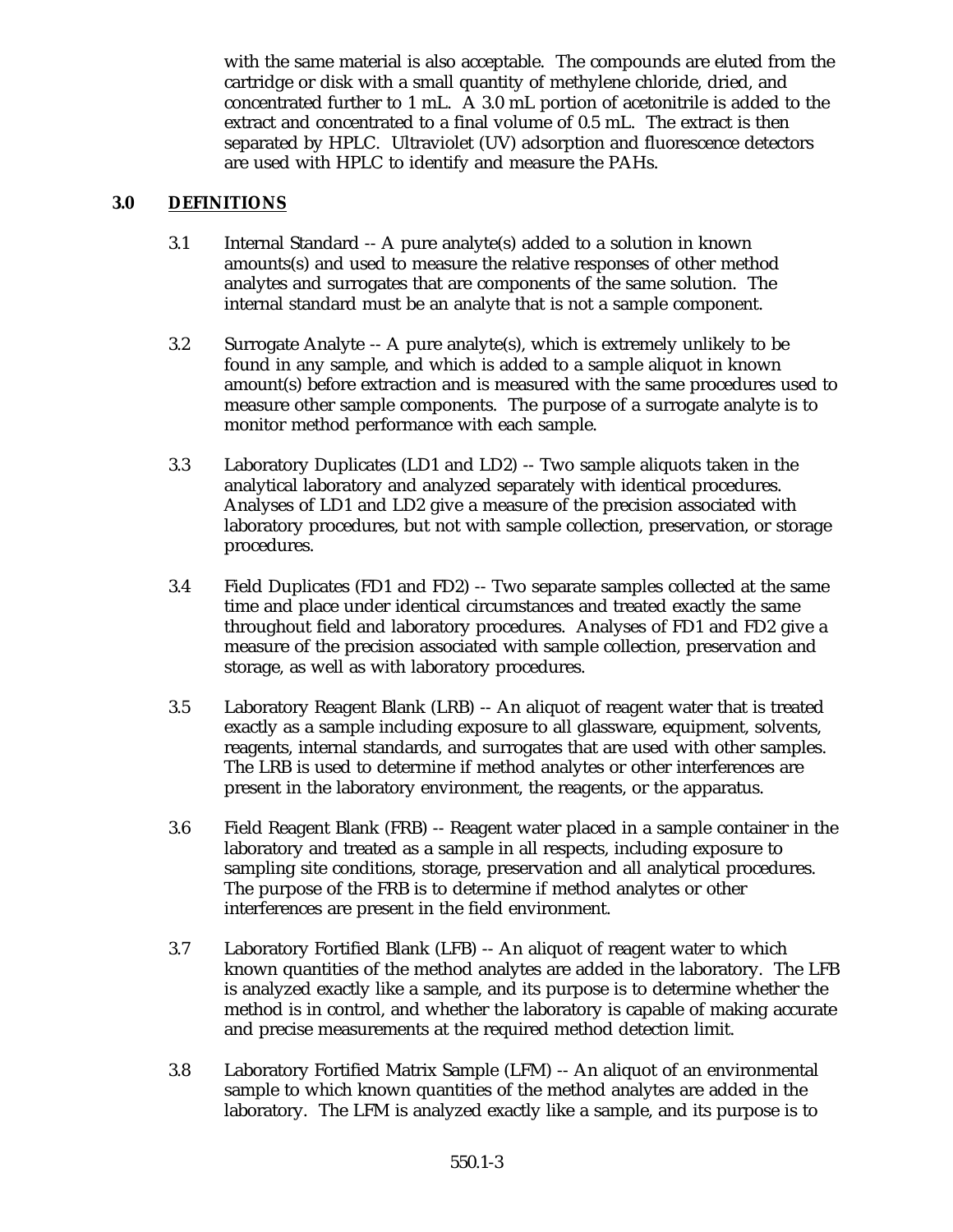determine whether the sample matrix contributes bias to the analytical results. The background concentrations of the analytes in the sample matrix must be determined in a separate aliquot and the measured values in the LFM corrected for background concentrations.

- 3.9 Stock Standard Solution -- A concentrated solution containing a single certified standard that is a method analyte, or a concentrated solution of a single analyte prepared in the laboratory with an assayed reference compound. Stock standard solutions are used to prepare primary dilution standards.
- 3.10 Primary Dilution Standard Solution -- A solution of several analytes prepared in the laboratory from stock standard solutions and diluted as needed to prepare calibration solutions and other needed analyte solutions.
- 3.11 Calibration Standard (CAL) -- A solution prepared from the primary dilution standard solution and stock standard solutions of the internal standards and surrogate analytes. The CAL solutions are used to calibrate the instrument response with respect to analyte concentration.
- 3.12 Quality Control Sample (QCS) -- A sample matrix containing method analytes or a solution of method analytes in a water miscible solvent which is used to fortify reagent water or environmental samples. The QCS is obtained from a source external to the laboratory, and is used to check laboratory performance with externally prepared test materials.

# **4.0 INTERFERENCES**

- 4.1 Method interferences may be caused by contaminants in solvents, reagents, glassware, and other sample processing hardware that lead to discrete artifacts and/or elevated baselines in the chromatograms. All of these materials must be routinely demonstrated to be free from interferences under the conditions of the analysis by running laboratory reagent blanks as described in Section 10.2.
	- 4.1.1 Glassware must be scrupulously cleaned<sup>2</sup>. Clean all glassware as soon as possible after use by rinsing with the last solvent used in it. Solvent rinsing should be followed by detergent washing with hot water, and rinses with tap water and distilled water. The glassware should then be drained dry, and heated in a muffle furnace at 400°C for 15-30 minutes. Some thermally stable materials, such as PCBs, may not be eliminated by this treatment. Solvent rinses with acetone and pesticide quality hexane may be substituted for the muffle furnace heating. Thorough rinsing with such solvents usually eliminates PCB interference. Volumetric glassware should not be heated in a muffle furnace. After drying and cooling, glassware should be sealed and stored in a clean environment to prevent any accumulation of dust or other contaminants. Store inverted or capped with aluminum foil.
	- 4.1.2 The use of high purity reagents and solvents helps to minimize interference problems. Purification of solvents by distillation in allglass systems may be required.
- 4.2 Matrix interferences may be caused by contaminants that are coextracted from the sample. The extent of matrix interferences will vary considerably from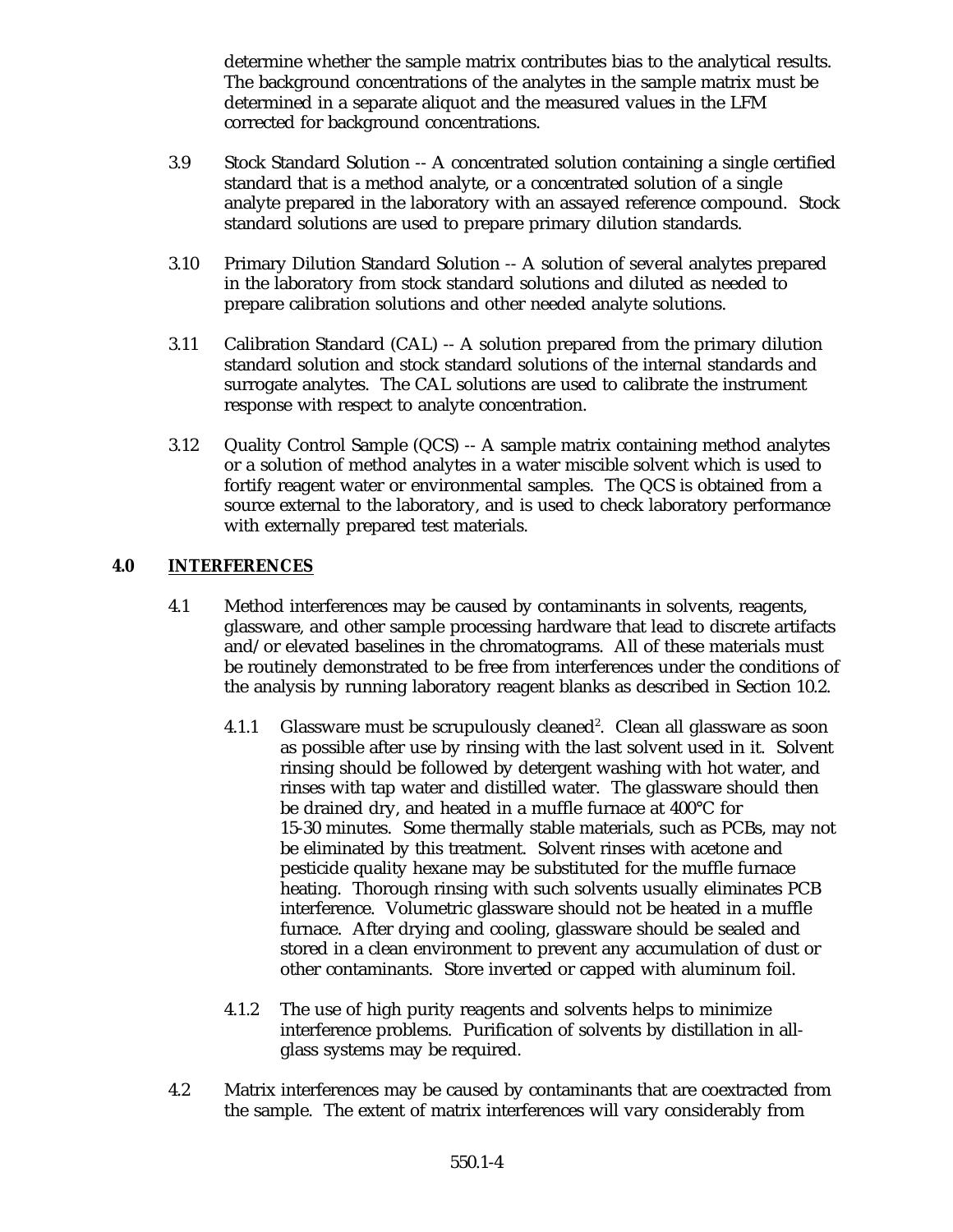source to source, depending upon the nature and diversity of the industrial complex or municipality being sampled. The cleanup procedure suggested in Section 11.1 can be used to overcome many of these interferences, but unique samples may require additional cleanup approaches to achieve the MDLs listed in Table 1.

- 4.3 The extent of interferences that may be encountered using liquid chromatographic techniques has not been fully assessed. Although the HPLC conditions described allow for a unique resolution of the specific PAH covered by this method, other PAHs may interfere.
- 4.4 Matrix interferences have been found for benzo(a)anthracene, benzo(a)pyrene and benzo $(g,h,i)$  perylene. The nature of the interferences has not been fully assessed.

# **5.0 SAFETY**

- 5.1 The toxicity or carcinogenicity of each reagent used in this method has not been precisely defined; however, each chemical compound should be treated as a potential health hazard. From this viewpoint, exposure to these chemicals must be reduced to the lowest possible level by whatever means available. The laboratory is responsible for maintaining a current awareness file of OSHA regulations regarding the safe handling of the chemicals specified in this method. A reference file of material data handling sheets should also be made available to all personnel involved in the chemical analysis. Additional references to laboratory safety are available and have been identified for the information of the analyst. $3-5$
- 5.2 The following analytes covered by this method have been tentatively classified as known or suspected, human or mammalian carcinogens: benzo(a)anthracene, benzo(a)pyrene, and dibenzo(a,h)anthracene. Primary standards of these toxic compounds should be prepared in a hood. A NIOSH/MESA approved toxic gas respirator should be worn when the analyst handles high concentrations of these toxic compounds.
- **6.0 APPARATUS AND EQUIPMENT** (All specifications are suggested. Catalog numbers are included for illustration only.)
	- 6.1 Sampling Equipment -- For discrete or composite sampling.
		- 6.1.1 Grab sample bottle -- 1 L or 1 qt, amber glass, fitted with a screw cap lined with Teflon. Foil may be substituted for Teflon if the sample is not corrosive. If amber bottles are not available, protect samples from light. The bottle and cap liner must be washed, rinsed with acetone or methylene chloride, and dried before use to minimize contamination.
	- 6.2 Glassware
		- 6.2.1 Separatory funnels -- 2 L, with Teflon stopcock, 125 mL, with Teflon stopcock.
		- 6.2.2 Drying column -- Chromatographic column, approximately 250 mm long x 19 mm ID, with coarse frit filter disc.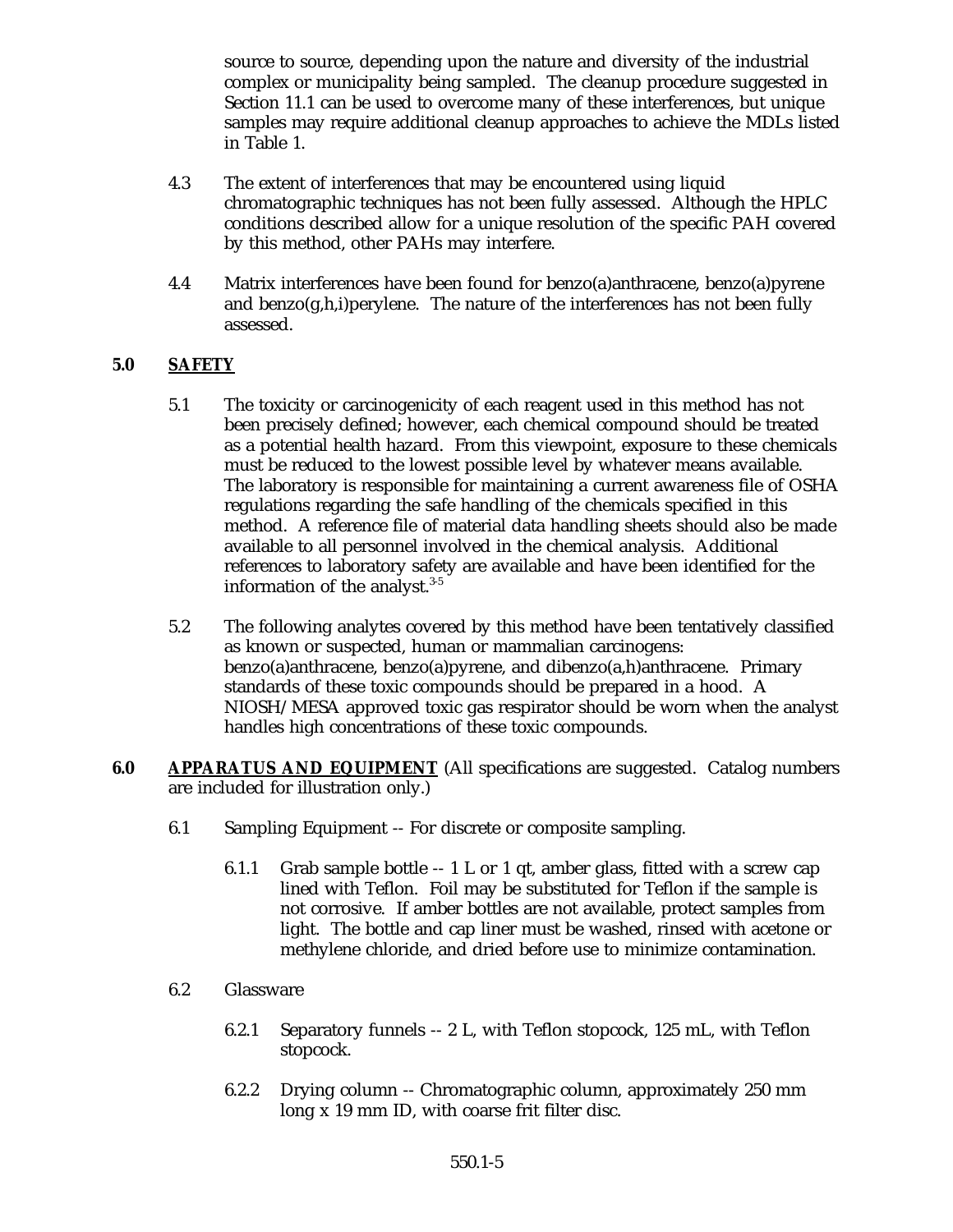- 6.2.3 Concentrator tube, Kuderna-Danish -- 10 mL, graduated calibration must be checked at the volumes employed in the test. Ground glass stopper is used to prevent evaporation of extracts.
- 6.2.4 Vials -- 10-15 mL, amber glass, with Teflon-lined screw cap.
- 6.3 Evaporation Equipment
	- 6.3.1 Water bath -- Heated, with concentric ring cover, capable of temperature control  $(\pm 2^{\circ}C)$ . The bath should be used in a hood.
	- 6.3.2 Nitrogen evaporation manifold -- Twelve-port (Organomation, N-EVAP, Model III or equivalent).
- 6.4 Balance -- Analytical, capable of accurately weighing 0.0001g.
- 6.5 High Performance Liquid Chromatograph -- An analytical system complete with liquid pumping system, column supplies, injector, detectors, and a compatible strip-chart recorder. A data system is highly recommended for measuring peak areas and retention times.
	- 6.5.1 Gradient pumping system -- Constant flow.
	- 6.5.2 Analytical reverse-phase column -- Supelco LC-PAH, 5 micron particle diameter, in a 25 cm x 4.6 mm ID stainless steel column (Supelco #5-8318 or equivalent). This column was used to develop the method performance statements in Section 13.0.
	- 6.5.3 Detectors -- Fluorescence and UV detectors. The fluorescence detector is used for excitation at 280 nm and emission greater than 389 nm cutoff (Schoeffel FS970 or equivalent). Fluorometer should have dispersive optics for excitation and can utilize either filter or dispersive optics at the emission detector. The UV detector is used at 254 nm (Waters Assoc. Model 450) and should be coupled to the fluorescence detector. These detectors were used to develop the method performance statements in Section 13.0.
- 6.6 Extraction Apparatus
	- 6.6.1 Liquid-solid extraction (LSE) cartridges -- C-18, approximately 1000 mg/6.0 mL.
	- 6.6.2 Liquid-solid extraction system -- Baker, 10 SPE, or equivalent.
	- 6.6.3 Vacuum pump -- 100 VAC, capable of maintaining capable of maintaining a vacuum of 8-10 mm Hg.
	- 6.6.4 Empore extraction disks -- C-18, 47 mm.
	- 6.6.5 Millipore standard filter apparatus -- To hold disk, all glass.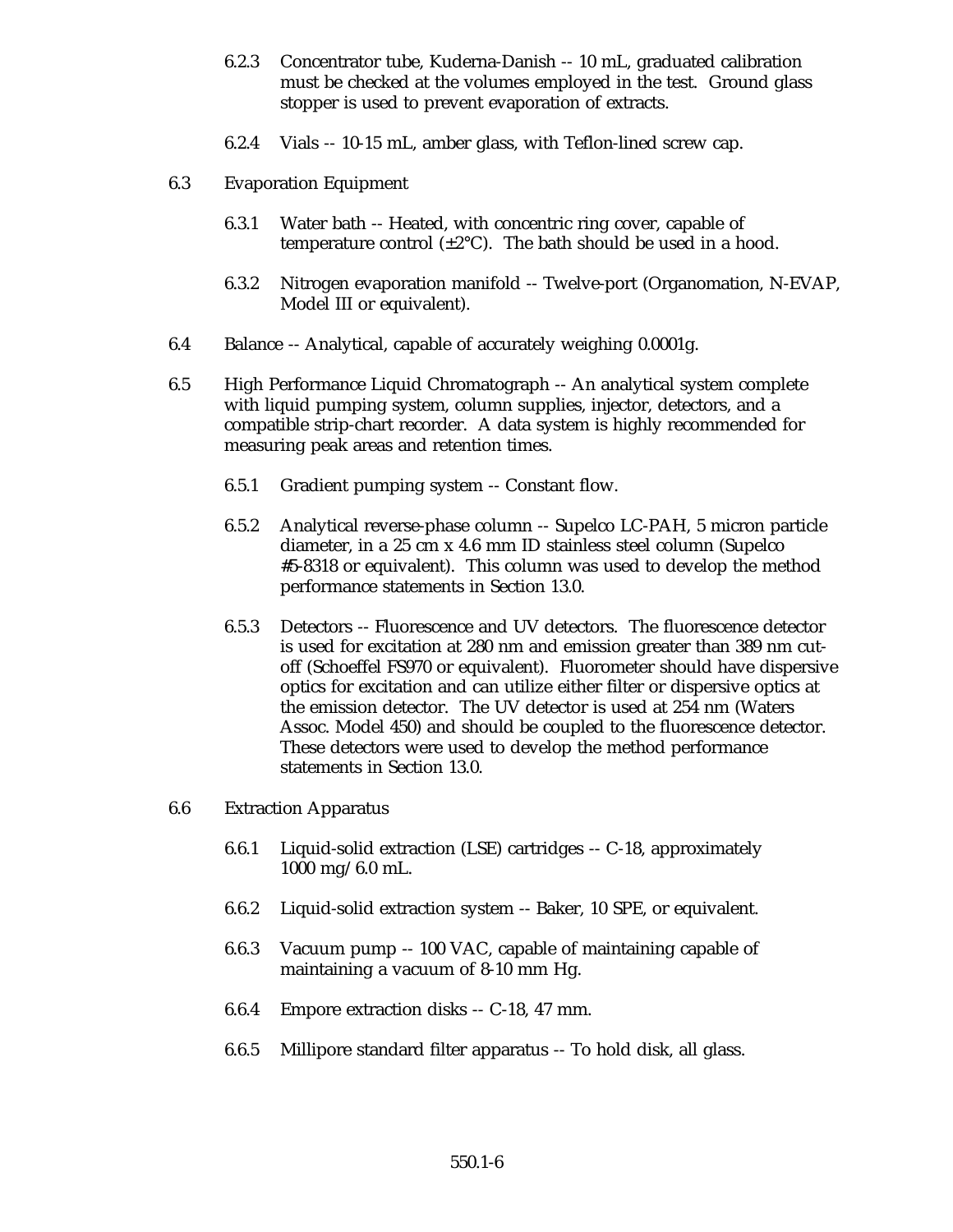## **7.0 REAGENTS AND CONSUMABLE MATERIALS**

- 7.1 Reagent Water -- Reagent water is defined as a water in which an interferant is not observed at the MDL of the analytes of interest. Prepare reagent water by filtering tap water through a bed containing ca. 0.5 kg of activated carbon, or by using commercially available water purification systems. Any source of reagent water which passes the requirements of Section 10.0 may be used. Store in clean bottles with teflon-lined screw caps.
- 7.2 Sodium Thiosulfate -- ACS, granular.
- 7.3 Methylene Chloride -- Pesticide quality or equivalent.
- 7.4 Acetonitrile -- HPLC quality, distilled in glass.
- 7.5 Sodium Sulfate -- ACS, granular, anhydrous. Purify by heating at 400°C for four hours in a shallow tray.
- 7.6 Stock Standard Solutions (1.00  $\mu$ g/ $\mu$ L) -- Stock standard solutions can be prepared from pure standard materials or purchased as certified solutions.
	- 7.6.1 Prepare stock standard solutions by accurately weighing about 0.0100 g of pure material. Dissolve the material in acetonitrile and dilute to volume in a 10 mL volumetric flask. Larger volumes can be used at the convenience of the analyst. When compound purity is assayed at 96% or greater, the weight can be used without correction to calculate the concentration of the stock standard. Certified, commercially prepared stock standards can be used at any concentration.
	- 7.6.2 Transfer the stock standard solutions into Teflon-sealed screw cap bottles. Store at 4°C and protect from light. Stock standard solutions should be checked frequently for signs of degradation or evaporation, especially just prior to preparing calibration standards from them.
	- 7.6.3 Stock standard solutions must be replaced after six months, or sooner if comparison with check standards indicates a problem.
- 7.7 Laboratory Control Sample Concentrate -- See Section 10.3.1.
- 7.8 Fortification Solution of Internal Standards -- Prepare a solution of internal standards in methanol or acetone at concentrations of 0.5-2.0 mg/mL. This solution may be used for the preparation of the calibration solutions specified in Section 9.3.1. Dilute an aliquot of the solution to 50-100  $\mu$ g/mL and use this solution to fortify the actual water samples as directed in Section 11.2.2.

# **8.0 SAMPLE COLLECTION, PRESERVATION AND STORAGE**

8.1 Grab samples must be collected in glass containers. Conventional sampling practices should be followed, except that the bottle must not be pre-rinsed with sample before collection. Composite samples should be collected in refrigerated glass containers in accordance with the requirements of the program. Automatic sampling equipment must be as free as possible of Tygon tubing and other potential sources of contamination.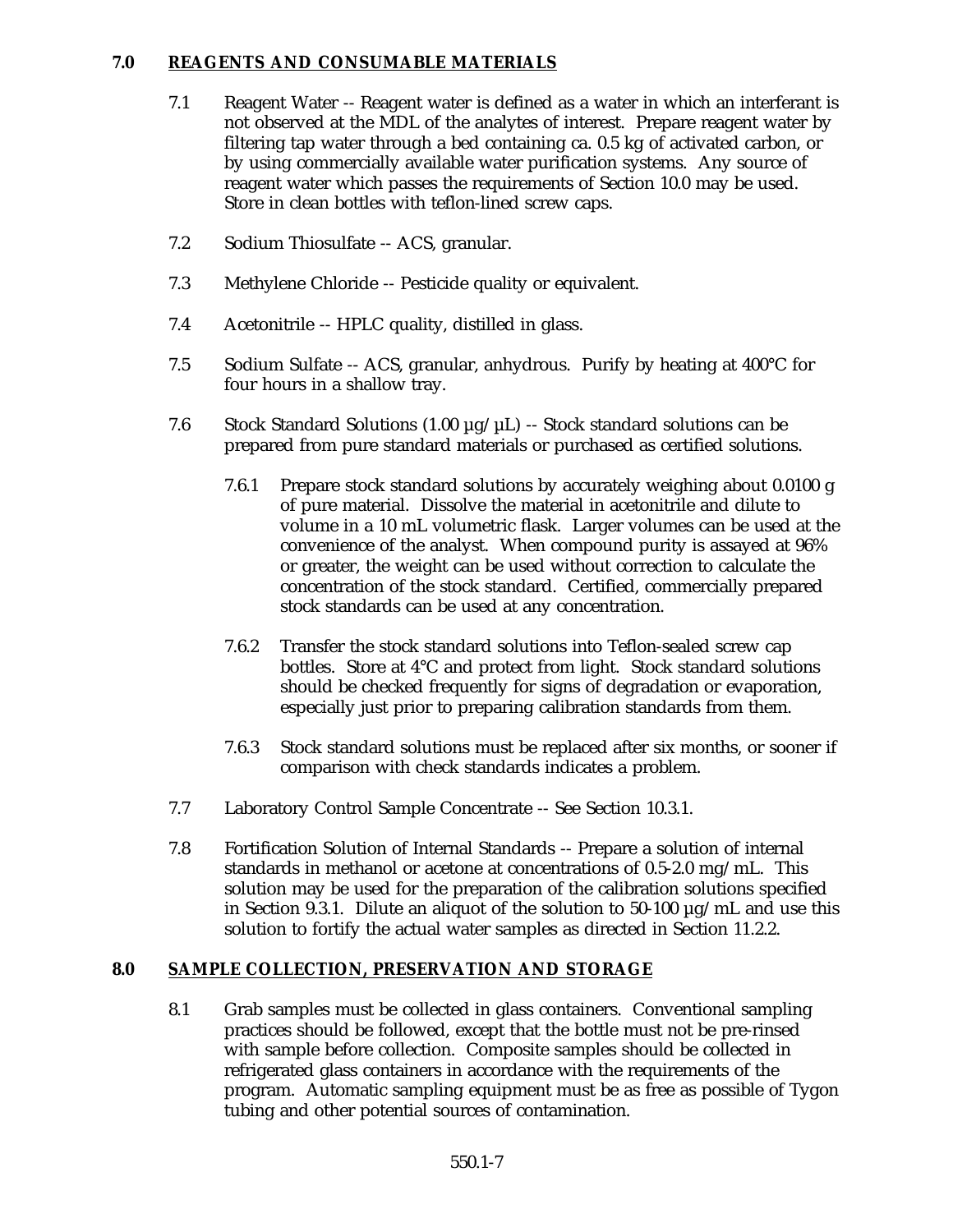- 8.2 All samples must be iced or refrigerated at  $4^{\circ}$ C from the time of collection until extraction. PAHs are known to be light sensitive; therefore, samples, extracts, and standards should be stored in amber or foil-wrapped bottles in order to minimize photolytic decomposition. Fill the sample bottles and, if residual chlorine is present, add 100 mg of sodium thiosulfate per liter of sample and mix well. EPA Methods 330.4 and 330.5 may be used for measurement of residual chlorine. Field test kits are available for this purpose. Adjust the pH of the sample to <2 with 6N HCl to inhibit biological activity.
- 8.3 All samples must be extracted within seven days of collection and completely analyzed within 40 days of extraction $6$ .

# **9.0 CALIBRATION**

- 9.1 Use liquid chromatographic operating conditions equivalent to those given in Table 1. The chromatographic system can be calibrated using the external standard technique (Section 9.2) or the internal standard technique (Section 9.3.)
- 9.2 External Standard Calibration Procedure
	- 9.2.1 Prepare calibration standards at a minimum of three concentration levels for each analyte by adding volumes of one or more primary dilution standard solutions (Section 3.10) to a volumetric flask and diluting to volume with acetonitrile. One of the external standards should be at a concentration near, but above the MDL (Table 1) and the other concentrations should bracket the expected range of concentrations found in real samples or should define the working range of the detector.
	- 9.2.2 Using injections of 5-100 µL, analyze each calibration standard according to Section 11.0. Tabulate peak area or height responses against the mass injected. The results can be used to prepare a calibration curve for each compound. Alternatively, if the ratio of response to amount injected, (calibration factor) is a constant over the working range [<10% relative standard deviation (RSD)], linearity through the origin can be assumed and the average ratio or calibration factor can be used in place of a calibration curve.
- 9.3 Internal Standard (IS) Calibration Procedure -- To use this approach, the analyst must select one or more internal standards that are similar in analytical behavior to the compounds of interest. The analyst must further demonstrate that the measurement of the internal standard is not affected by method or matrix interferences. Because of these limitations, specific internal standard are not recommended in this method. The compound, 4,4'-difluorobiphenyl is a candidate internal standard for the early eluting compounds determined by UV adsorbance. Other substituted polynuclear aromatics, or polynuclears not on the analyte list, are candidate internal standards for the higher molecular weight, fluorescent analytes.
	- 9.3.1 Prepare calibration standards at a minimum of three concentration levels for each analyte of interest by adding volumes of one or more primary dilution standard solutions (Section 3.10) to a volumetric flask.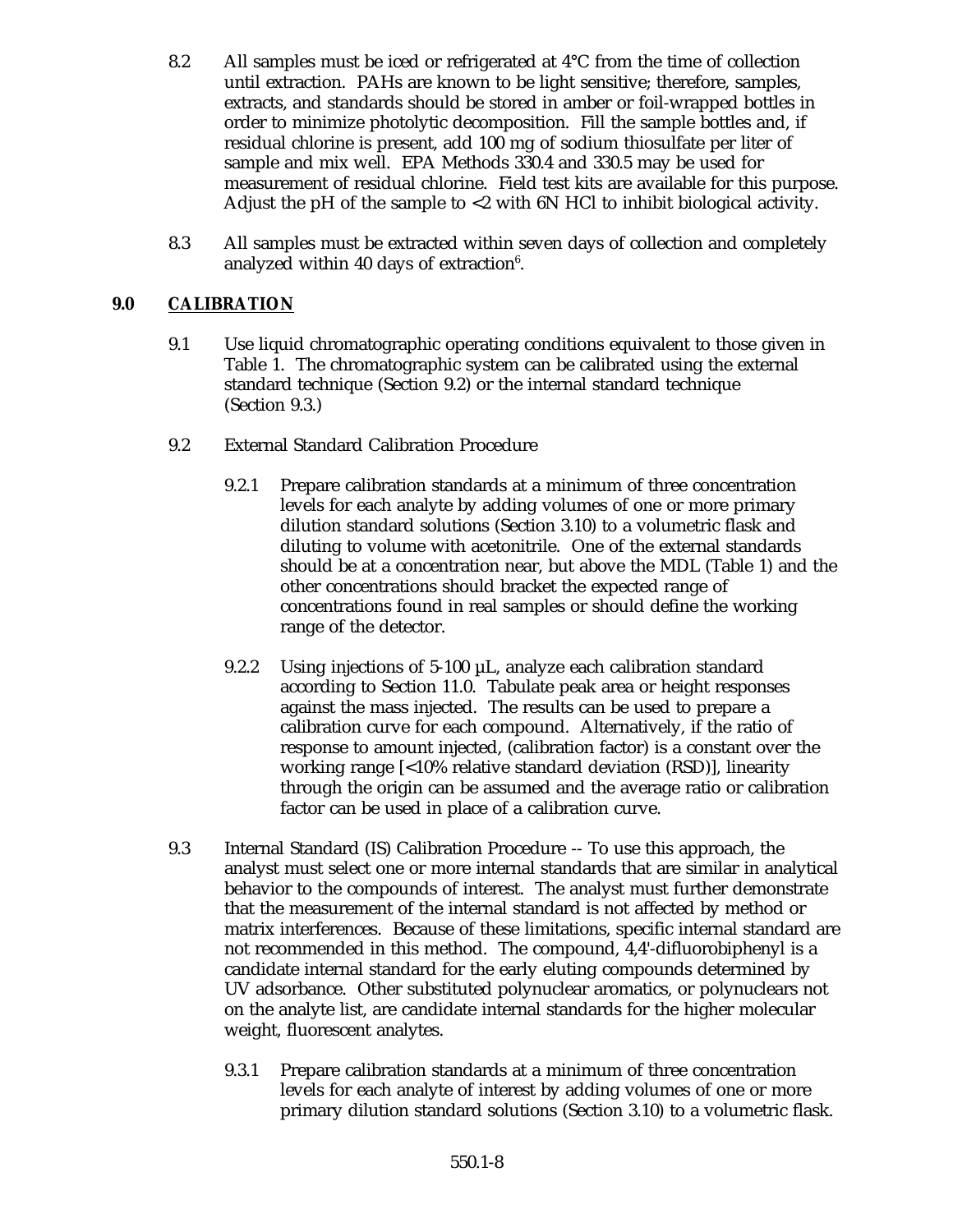To each calibration standard, add a known amount of one or more internal standards, and dilute to volume with acetonitrile. One of the standards should be at a concentration near but above, the MDL and the other concentrations should bracket the analyte concentrations found in the sample concentrates or should define the working range of the detector.

9.3.2 Using injections of 5-100  $\mu$ L analyze each calibration standard according to Section 11.0. Tabulate peak height or area responses against concentration for each compound and internal standard. Calculate response factor (RF) for each compound using Equation 1.

*Equation 1*

$$
RF = \frac{(A_s) (C_{is})}{(A_{is}) (C_s)}
$$

where:  $A_s$  = Response for the analyte to be measured.

 $A_{is}$  = Response for the internal standard.

 $C_{is}$  = Concentration of the internal standard ( $\mu$ g/L).

 $C_s$  = Concentration of the analyte to be measured ( $\mu$ g/L).

If RF value over the working range is constant (<10% RSD), the RF can be assured to be invariant and the average RF can be used for calculations. Alternatively, the results can be used to plot a calibration curve of response ratios,  $A_s/A_{is}$  vs.  $C_s/C_s$ .

- 9.4 The working calibration curve, calibration factor, or RF must be verified on each working day by the measurement of one or more calibration standards. If the response for any analyte varies from the predicted response by more than  $\pm 20\%$ , the test must be repeated using fresh calibration standard. If the fresh calibration standard also deviates by more  $\pm 20\%$ , a new calibration curve must be prepared for that compound.
	- 9.4.1 Daily calibration requirements using the external standard calibration procedure are a minimum of two calibration check standards, one at the beginning and one at the end of the analysis day. These check standards should be at two different concentration levels to verify the calibration curve. For extended periods of analysis (greater than eight hours), it is strongly recommended that check standards be interspersed with samples at regular intervals during the course of the analysis.
	- 9.4.2 Minimum daily calibration requirements using the internal standard calibration procedure consist of initial analyses of a calibration check standard followed by verification of the internal standard response of each sample applying criterion described in Section 10.4.
- 9.5 Before using any cleanup procedure, the analyst must process a series of calibration standards through the procedure to validate elution patterns and the absence of interferences from reagents.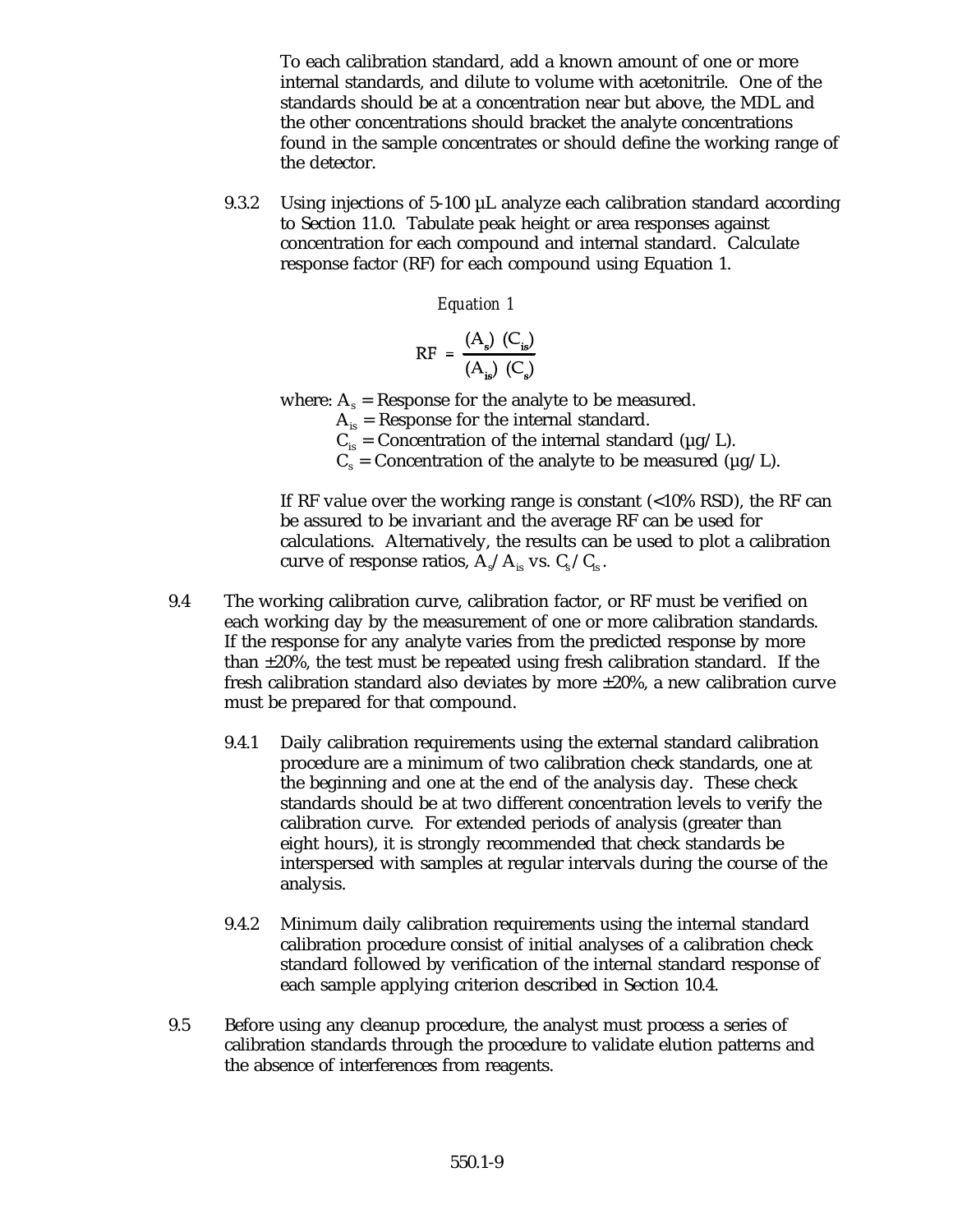### **10.0 QUALITY CONTROL**

- 10.1 Each laboratory that uses this method is required to operate a formal quality control (QC) program. The minimum QC requirements are initial demonstration of laboratory capability, analysis of laboratory reagent blanks, laboratory fortified blanks, laboratory fortified matrix samples and QC samples. Additional quality control practices are recommended.
- 10.2 Laboratory Reagent Blanks (LRB) -- Before processing any samples, the analyst must demonstrate that all glassware and reagent interferences are under control. Each time a set of samples is analyzed or reagents are changed, a LRB must be analyzed. For this method, the LRB is filtered reagent water. If within the retention time window of an analyte of interest, the LRB produces a peak that interferes with analyte determination, determine the source of contamination and eliminate the interference before processing samples.
- 10.3 Initial Demonstration of Capability
	- 10.3.1 Select a representative spike concentration (about 10 times MDL) for each analyte. Prepare a laboratory control sample concentrate (in acetonitrile) from the stock standard solutions containing each analyte at 1000 times the selected concentration. Using a pipet, add 1.00 mL of the concentrate to each of at least four 1 L aliquots of reagent water and analyze each aliquot according to procedures beginning in Section 11.2.
	- 10.3.2 For each analyte, the recovery value must for at least three out of four consecutively analyzed samples fall in the range of  $R \pm 30\%$  (or within R  $\pm$ 3 S<sub>n</sub>, if broader) using the values for R and S for reagent water in Table 2 (Fortification Level 1). The relative standard deviation of the mean recovery measured in Section 10.3.1 should be  $\pm 30\%$  or  $3S_r$ (whichever is greater), using the values of  $S_r$  (Level 1)) in Table 2. For those compounds that meet the acceptance criteria, performance is acceptable and sample analysis may begin. For those compounds that fail these criteria, initial demonstration of capability must be repeated.
	- 10.3.3 The initial demonstration of capability is used primarily to preclude a laboratory from analyzing unknown samples by a new, unfamiliar method prior to evidencing a basal level of skill at performing the technique. It is expected that as laboratory personnel gain experience with this method the quality of the data will improve beyond the requirements stated in Section 10.3.2.
	- 10.3.4 The analyst is permitted to modify HPLC columns, HPLC conditions, or detectors to improve separations or lower analytical costs. Each time such method modifications are made, the analyst must repeat the procedures in Section 10.3.
- 10.4 Assessing the Internal Standard -- When using the IS calibration procedure, the analyst is expected to monitor the IS response (peak area or peak height) of all samples during each analysis day. The IS response for any sample chromatogram should not deviate from the daily mean IS response by more than 30%.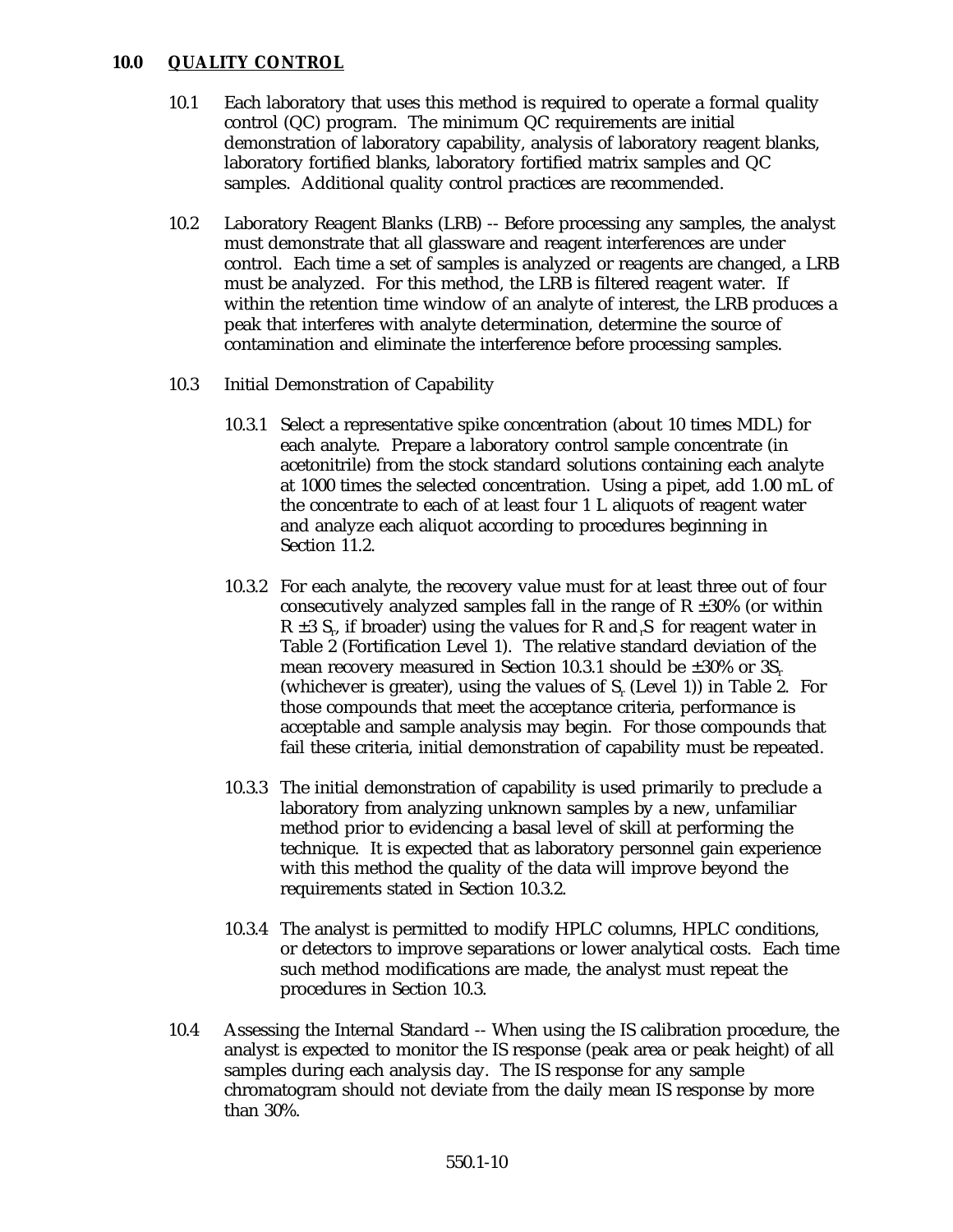- 10.4.1 If a deviation of >30% is encountered for a sample, re-inject the extract.
	- 10.4.1.1 If acceptable IS response is achieved for the re-injected extract, then report the results for that sample.
	- 10.4.1.2 If a deviation of >30% is obtained for the re-injected extract, analysis of the sample should be repeated beginning with Section 11.2, provided the sample is still available. Otherwise, report results obtained from the reinjected extract, but annotate as suspect.
- 10.4.2 If consecutive samples fail the IS response acceptance criterion, immediately analyze a calibration check standard.
	- 10.4.2.1 If the check standard provides a response factor (RF) within 20% of the predicted value, then follow procedures itemized in Section 10.4.1 for each sample failing the IS response criterion.
	- 10.4.2.2. If the check standard provides a response factor (RF) which deviates more than 20% of the predicted value, then the analyst must recalibrate, as specified in Section 9.3.
- 10.5 Laboratory Fortified Blank (LFB)
	- 10.5.1 The laboratory must analyze at least one LFB per sample set (all samples analyzed within a 24-hour period). The concentration of each analyte in the LFB should be 10 times the MDL. Calculate accuracy as percent recovery (R). If the recovery of any analyte falls outside the control limits (See Section 10.5.2), that analyte is judged out of control, and the source of the problem must be identified and resolved before continuing analyses.
	- 10.5.2 Until sufficient LFB data become available, usually a minimum of results from 20-30 analyses, the laboratory must assess its performance against the control limits described in Section 10.3.2. When sufficient laboratory performance data becomes available, develop control limits from the mean percent recovery  $(R)$  and standard deviation  $(S<sub>r</sub>)$  of the percent recovery. These data are used to establish upper and lower control limits as follows:

UPPER CONTROL LIMIT =  $R + 3S_r$ LOWER CONTROL LIMIT =  $R - 3S_r$ 

After each group of 5-10 new recovery measurements, control limits should be recalculated using only the most recent 20-30 data points.

- 10.6 Laboratory Fortified Matrix Sample (LFM)
	- 10.6.1 The laboratory must add a known fortified concentration to a minimum of 10% of the routine samples or one fortified sample per set, whichever is greater. The fortified concentration should not be less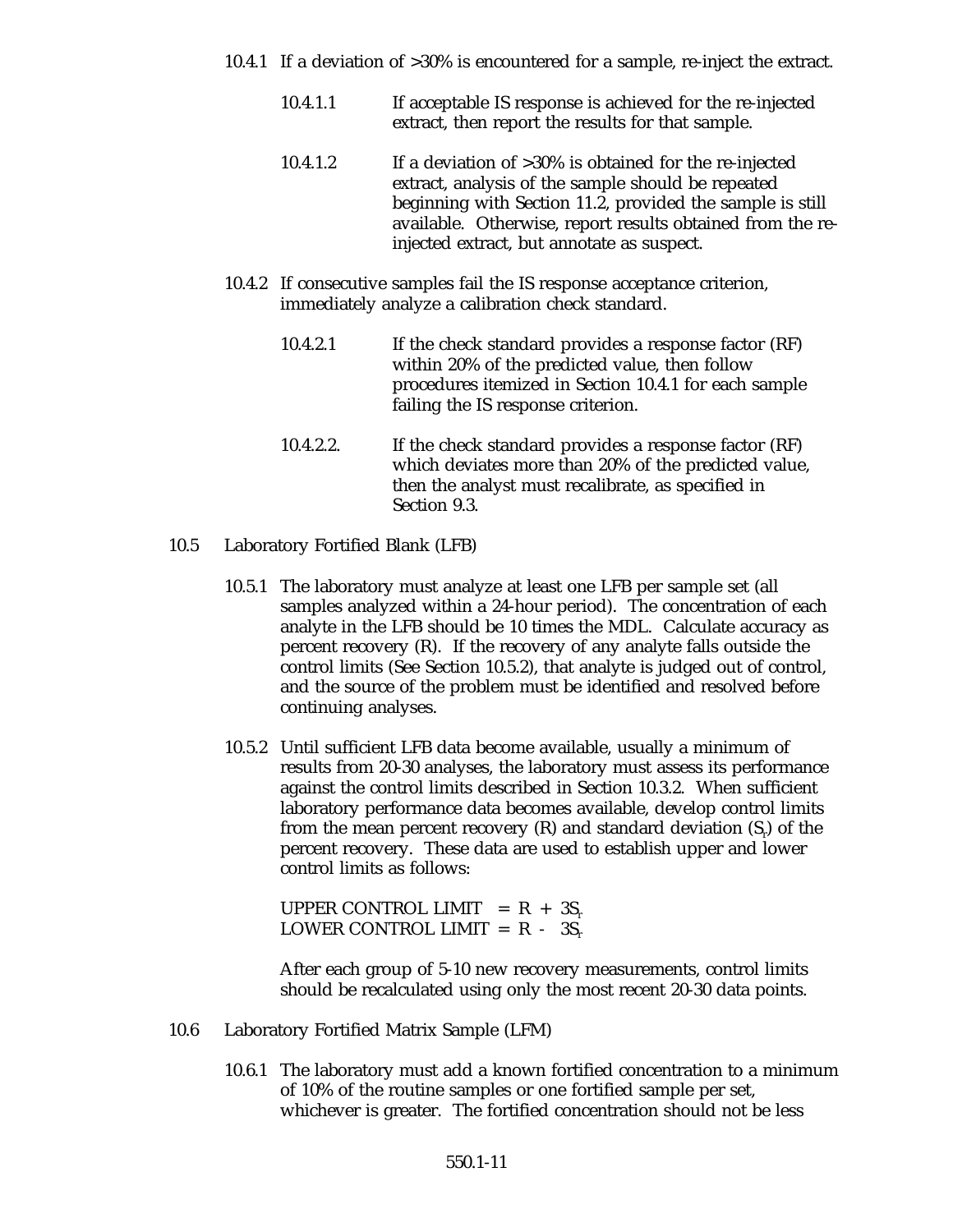than the background concentration of the original sample. Ideally, the fortified concentration should be the same as that used for the LFB (Section 10.5). Over time, samples from all routine sample sources should be fortified.

- 10.6.2 Calculate the percent recovery (R) for each analyte, corrected for background concentrations measured in the original sample, and compare these values to the control limits established in Section 10.5.2 for the analyses of LFBs.
- 10.6.3 If the recovery of any analyte falls outside the designated range, and the laboratory performance for that analyte is shown to be in control (Section 10.5), the recovery problem encountered with the dosed sample is judged to be matrix related, not system related. The result for that analyte in the original sample must be labelled suspect/matrix to inform the data user that the results are suspect due to matrix effects.
- 10.7 Quality Control Samples (QCS) -- Each quarter, the laboratory should analyze one or more QCS (if available). If criteria provided with the QCS are not met, corrective action should be taken and documented.
- 10.8 The laboratory may adopt additional quality control practices for use with this method. The specific practices that are most productive depend upon the needs of the laboratory and the nature of the samples. For example, field or laboratory duplicates may be analyzed to assess the precision of the environmental measurements or field reagent blanks may be used to assess contamination of samples under site conditions, transportation and storage.

#### **11.0 PROCEDURE**

- 11.1 Sample Cleanup -- Cleanup procedures may not be necessary for a relatively clean sample matrix. If particular circumstances demand the use of a cleanup procedure, the analyst first must demonstrate that the requirements of Section 10.5 can be met using the method as revised to incorporate the cleanup procedure. EPA Method 610 describes one possible cleanup procedure for this analyte list.
- 11.2 Sample Extraction -- Liquid-solid Extraction (LSE)
	- 11.2.1 Preparation of liquid-solid extraction cartridges
		- 11.2.1.1 Wash each C-18 (1.0g) cartridge with four 10 mL aliquots of methylene chloride (MeCl<sub>2</sub>). Let the cartridge drain after each wash.
		- 11.2.1.2 Wash each cartridge with four 10 mL aliquots of methanol (MeOH), letting the cartridge drain after each wash.
		- 11.2.1.3 Wash the cartridges with two, 10 mL aliquots of reagent water. Allow the first 10 mL portion to wash through letting the cartridge drain dry. Next wash the last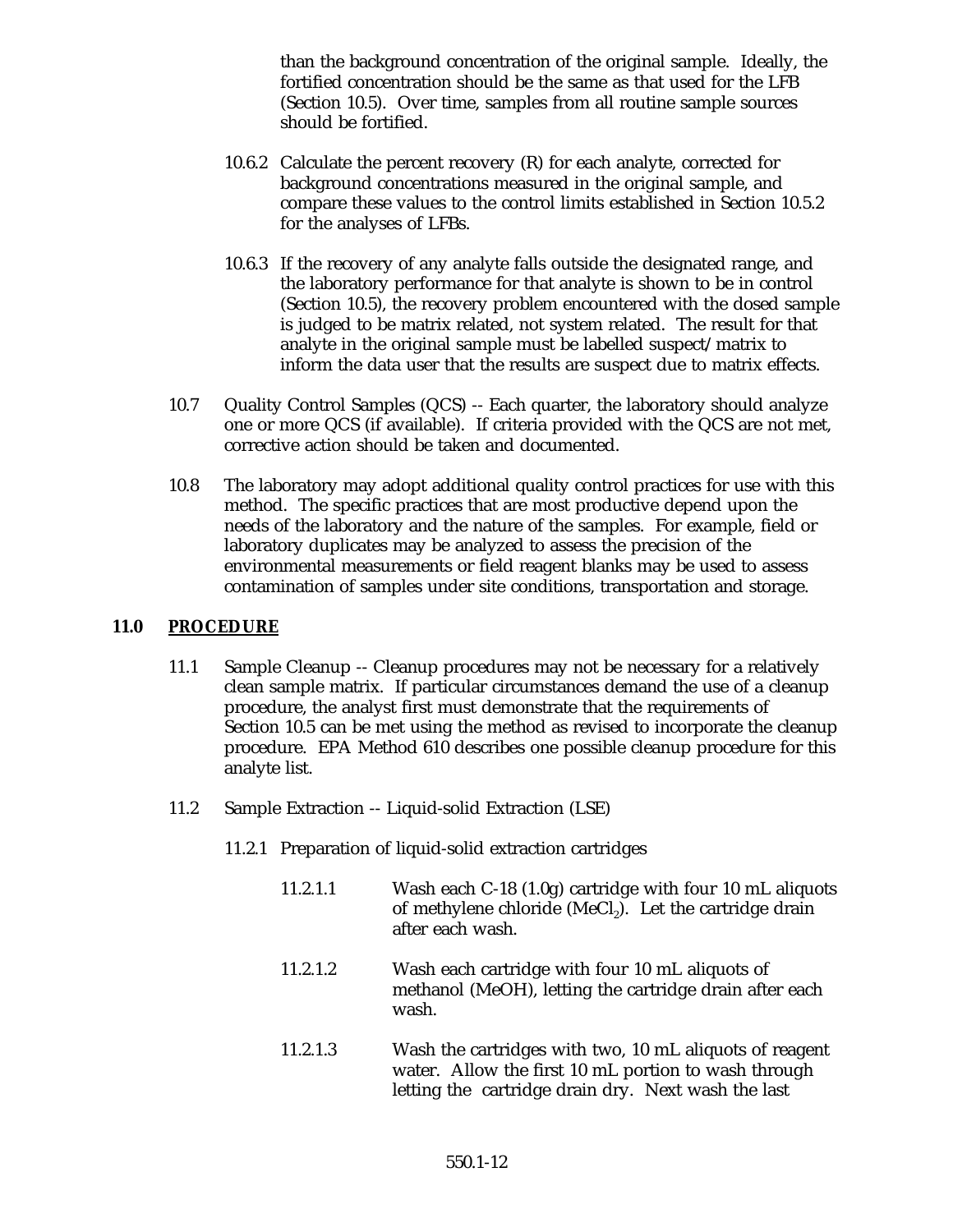10 mL portion through keeping the cartridge wet. (Water level just above the packing).

- 11.2.2 Mark the water meniscus on the side of the sample bottle (approximately 1 L) for later determination of sample volume. Pour the entire sample into a 2 L separatory funnel. Add an aliquot of the fortification solution of internal standards  $(50-100 \mu g/mL)$  described in Section 7.8. The addition of a 100 µL aliquot will yield internal standard concentrations of 5-10  $\mu$ g/L in aqueous solution. The optimum internal standard concentrations employed will depend upon the UV absorbance and/or fluorescence properties of the compounds. Concentrations should be selected which yield peak area counts equivalent to the upper range of analyte concentrations.
- 11.2.3 Attach a prepared C-18 cartridge (Section 11.2.1) on a 1 L vacuum flask. Attach a 75 mL reservoir to the C-18 cartridge with an appropriate adaptor. Position the 2 L separatory funnel with the sample so that the sample can be run into the 75 mL reservoir. Connect the vacuum source (hose of vacuum pump) to the 1 L vacuum flask and filter the entire sample through the cartridge extraction train. Adjust vacuum to 8-10 mm Hg.
- 11.2.4 Wash the cartridge with 10 mL of reagent water. Continue to draw vacuum through the cartridge for an additional 10 minutes to dry the cartridge. Release the vacuum and discard the sample waste.
- 11.2.5 Elute the sample from the cartridge with two 5 mL portions of MeCl<sub>2</sub>. Wash the 2 L separatory funnel with 2 mL of  $MeCl<sub>2</sub>$  and add to the cartridge extract.

NOTE: All glass surfaces coming in contact with the aqueous sample must be washed with methylene chloride (1 mL per container) and added to the column eluate.

- 11.2.6 Prepare a chromatographic column by packing it with 1 inch of anhydrous sodium sulfate. Wet the sodium sulfate by passing 10 mL of methylene chloride through the column. Pour the cartridge extract and washings from Section 11.2.5 through the chromatographic column and collect into a calibrated 10 mL Kuderna-Danish concentrator tube.
- 11.2.7 Rinse the drying column with an additional 2 mL of MeCl, and collect in the concentrator tube. Stopper the concentrator tube and store refrigerated (4°C) if further processing will not be performed immediately. If the extract will be stored longer than two days, it should be transferred to a Teflon-sealed screw-cap vial and protected from light.
- 11.2.8 Evaporate the eluate with a stream of  $N_2$  to a volume of 1.0 mL. Add 3.0 mL of acetonitrile (MeCN) and concentrate to a final volume of 0.5 mL. Stopper the concentrator tube and store refrigerated if further processing will not be performed immediately. If the extract will be stored longer than two days, it should be transferred to a Teflon-sealed screw cap vial and protected from light. If the sample extract requires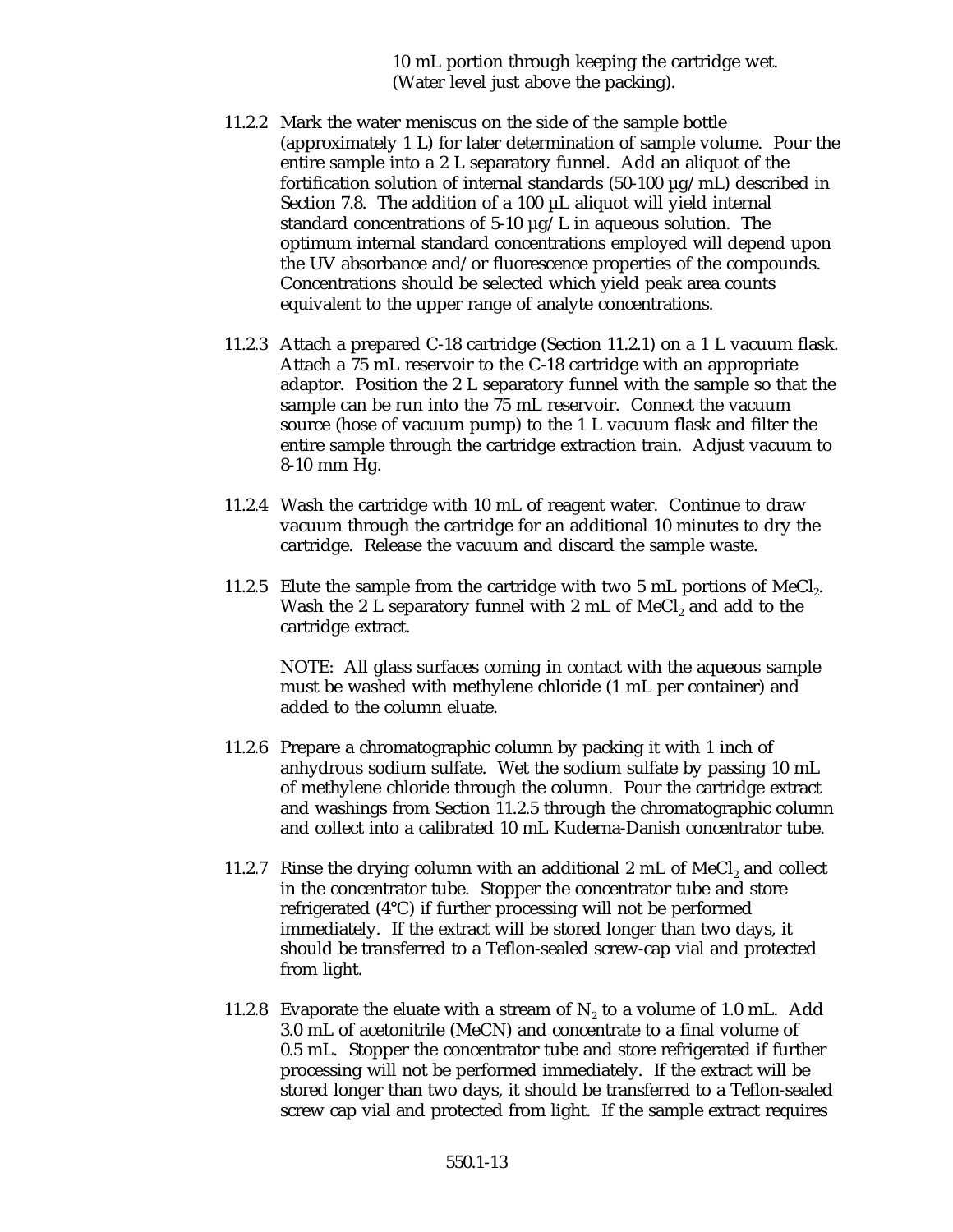no further cleanup, proceed with liquid chromatographic analysis (Section 11.4).

- 11.2.9 Determine the original sample volume by refilling the sample bottle to the mark and transferring the liquid to a 1000 mL graduated cylinder. Record the sample volume to the nearest 5 mL.
- 11.3 Sample Extraction -- Disk Extraction
	- 11.3.1 Preparation of disks
		- 11.3.1.1 Insert the disk into the 47 mm filter apparatus. Wash the disk with 5 mL methylene chloride (MeCl<sub>2</sub>) by adding the MeCl<sub>2</sub> to the disk, pulling about half through the disk and allowing it to soak the disk for about a minute, then pulling the remaining MeCl, through the disk. With the vacuum on, pull air through the disk for a minute.
		- 11.3.1.2 Pre-wet the disk with 5 mL methanol (MeOH) by adding the MeOH to the disk, pulling about half through the disk and allowing it to soak for about a minute, then pulling most of the remaining MeOH through. A layer of MeOH must be left on the surface of the disk, which shouldn't be allowed to go dry from this point until the end of the sample extraction. THIS IS A CRITICAL STEP FOR A UNIFORM FLOW AND GOOD RECOVERY.
		- 11.3.1.3 Rinse the disk with 5 mL reagent water by adding the water to the disk and pulling most through, again leaving a layer on the surface of the disk.
	- 11.3.2 Add 5 mL MeOH per liter of water sample. Mix well.
	- 11.3.3 Add the water sample to the reservoir and turn on the vacuum to begin the filtration. Full aspirator vacuum may be used. Particulate-free water may filter in as little as 10 minutes or less. Filter the entire sample, draining as much water from the sample container as possible.
	- 11.3.4 Remove the filtration top from the vacuum flask, but don't disassemble the reservoir and fritted base. Empty the water from the flask and insert a suitable sample tube to contain the eluant. The only constraint on the sample tube is that it fit around the drip tip of the fritted base. Reassemble the apparatus.

Add 5 mL of acetonitrile (CH<sub>3</sub>CN) to rinse the sample bottle. Allow the  $CH<sub>3</sub>CN$  to settle to the bottom of the bottle and transfer to the disk with a dispo-pipet, rinsing the sides of the glass filtration reservoir in the process. Pull about half of the  $CH<sub>3</sub>CN$  through the disk, release the vacuum, and allow the disk to soak for a minute. Pull the remaining  $CH<sub>3</sub>CN$  through the disk.

Repeat the above step twice, using MeCl, instead of  $CH_3CN$ . Pour the combined eluates thru a small funnel with filter paper containing 3 g of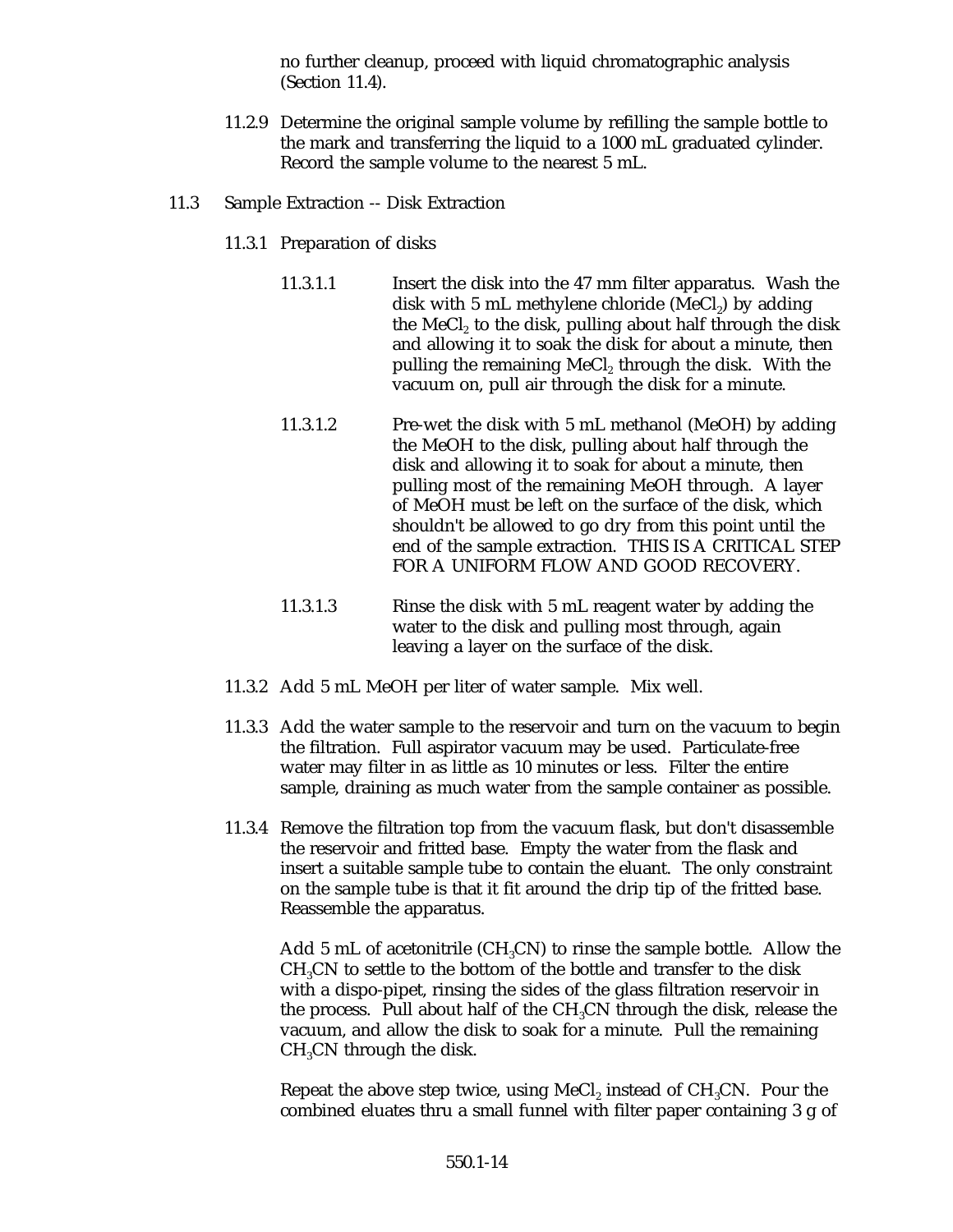anhydrous sodium sulfate. Rinse the test tube and sodium sulfate with two 5 mL portions of MeCl<sub>2</sub>. Collect the filtrate in a concentrator tube.

- 11.3.5 With the concentrator tube in a 28°C heating block, evaporate the eluate with a stream of  $N_2$  to 0.5 mL.
- 11.4 Sample Analysis
	- 11.4.1 Table 1 summarizes the recommended operating conditions for the HPLC. Included in this table are retention times and MDLs that can be achieved under these conditions. The UV detector is recommended for the determination of naphthalene, acenaphthylene, acenaphthene and fluorene. The fluorescence detector is recommended for the remaining PAHs. An example for the separation achieved by this HPLC column is shown in Figure 1. Other HPLC columns, chromatographic conditions, or detectors may be used if the requirements of Section 10.5 are met.
	- 11.4.2 Calibrate the system daily as described in Section 9.0.
	- 11.4.3 Inject 5-100  $\mu$ L of the sample extract or standard into the HPLC using a high pressure syringe or a constant volume sample injection loop. Record the volume injected to the nearest 0.1 µL, and the resulting peak size in area or peak height units. Re-equilibrate the HPLC column at the initial gradient conditions for at least 10 minutes between injections.
	- 11.4.4 Identify the analytes in the sample by comparing the retention time of the peaks in the sample chromatogram with those of the peaks in standard chromatograms. The width of the retention time window used to make identifications should be based upon measurements of actual retention time variations of standards over the course of a day. Three times the standard deviation of a retention time can be used to calculate a suggested window size for a compound. However, the experience of the analyst should weigh heavily in the interpretation of chromatograms.
	- 11.4.5 Identification requires expert judgement when sample components are not resolved chromatographically, that is, when GC peaks obviously represent more than one sample component (i.e., broadened peak with shoulder(s) or valley between two or more maxima), or any time doubt exists over the identification of a peak in a chromatogram, appropriate confirmatory techniques need to be employed such as use of an alternative detector which operates on a chemical/physical principle different from that originally used, e.g., mass spectrometry, or the use of a second chromatography column.
	- 11.4.6 If the response for a peak exceeds the working range of the system, dilute the extract with acetonitrile and reanalyze.
	- 11.4.7 If the measurement of the peak response is prevented by the presence of interferences, further cleanup is required.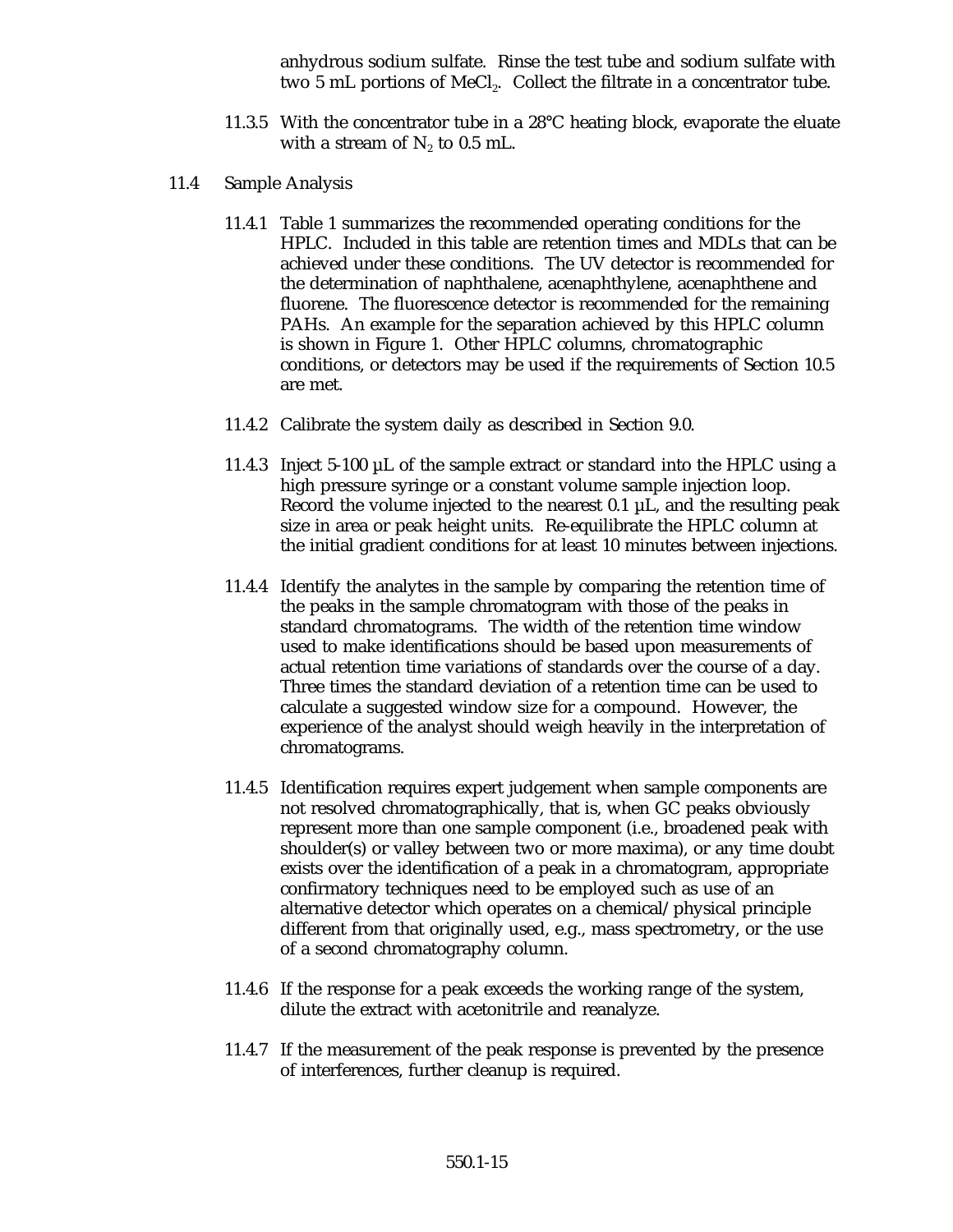# **12.0 CALCULATIONS**

- 12.1 Determine the concentration of individual compounds in the sample.
	- 12.1.1 If the external standard calibration procedure is used, calculate the amount of material injected from the peak response using the calibration curve or calibration factor determined in Section 9.2.2. The concentration in the sample can be calculated from Equation 2.

*Equation 2*

$$
C \ (\mu g/L) = \frac{(A) \ (V_{\cdot})}{(V_{\cdot}) \ (V_{\cdot})}
$$

where:  $A =$  Amount of material injected (ng).

- $V_i$  = Volume of extract injected ( $\mu$ L).
- $V_t$  = Volume of total extract ( $\mu$ L).
- $V_s$  = Volume of water extraction (mL).
- 12.1.2 If the internal standard calibration procedure is used, calculate the concentration in the sample using the response factor (RF) determined in Section 9.3.2 and Equation 3.

#### *Equation 3*

$$
C \ (\mu g/L) = \frac{(A_s) \ (I_s)}{(A_{is}) \ (RF) \ (V_o)}
$$

where:  $A_s$  = Response for the parameter to be measured.

 $A_{is}$  = Response for the internal standard.

 $I_s$  = Amount of internal standard added to each extract ( $\mu$ g).

 $V_0$  = Volume of water extracted (L).

12.2 Report results in  $\mu$ g/L without correction for recovery data. All QC data obtained should be reported with the sample results.

### **13.0 METHOD PERFORMANCE**

- 13.1 The method detection limit (MDL) is defined as the minimum concentration of a substance that can be measured and reported with 99% confidence that the value is above zero. The MDL is equal to the level calculated by multiplying the standard deviation of N replicate measurements times the students' t test critical value for a  $99\%$  confidence level at N-1 degrees of freedom<sup>1</sup>.
- 13.2 In a single laboratory, analyte recoveries from reagent water were determined at two concentration levels. Results were used to determine analyte MDLs and demonstrate method range. Analytes were divided into three spiking sets: compounds measured by UV detection (UV) and two groups of compounds measured by fluorescence detection (FD-A and FD-B), and analyzed separately. MDL values are given in Table 1. Precision and accuracy data obtained for the two concentration levels in reagent water are presented in Table 2.
- 13.3 In a single laboratory, analyte recoveries from dechlorinated tap water were determined at one concentration level. Results were used to demonstrate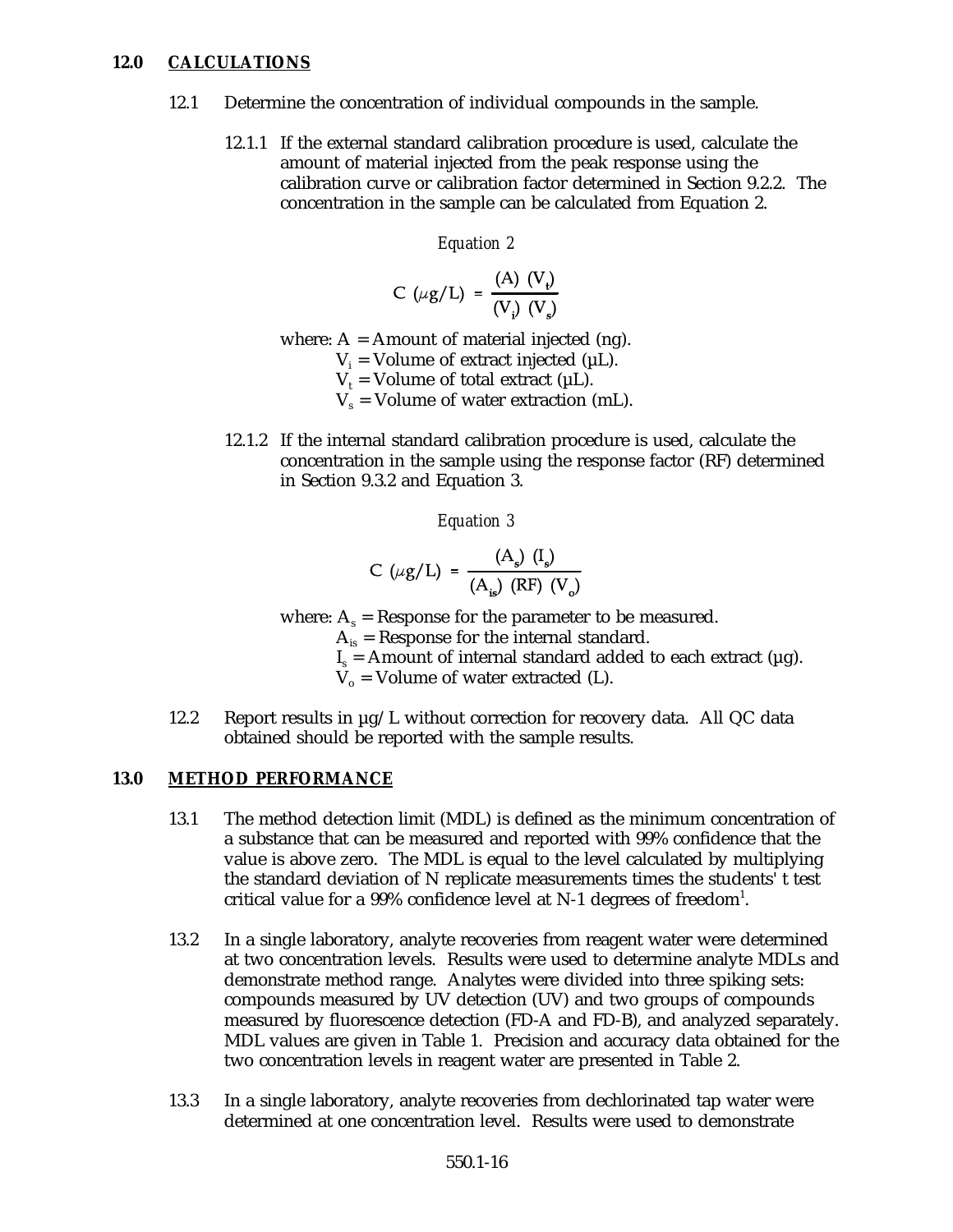method performance capabilities for a finished drinking water matrix. As with Section 13.2, analytes were grouped into three spiking sets (UV, FD-A and FD-B). Precision and accuracy results for the dechlorinated tap water are shown in Table 3. Table 4 contains precision and accuracy results from replicate analyses of five well water samples using Empore disk liquid-solid extraction.

# **14.0 REFERENCES**

- 1. Glaser, J.A., Foerst, D.L., McKee, G.D., Quave S.A., and Budde, W.L. "Trace Analysis of Wastewaters", Environ. Sci. Technol. 15, 1426, 1981.
- 2. ASTM Annual Book of Standards, Part 31, D3694. "Standard Practices for Preparation of Sample Containers and for Preservation of Organic Constituents", American Society for Testing and Materials, Philadelphia, PA, p. 679, 1980.
- 3. "Carcinogens Working with Carcinogens", Department of Health, Education and Welfare. Public Health Service, Center for Disease Control, National Institute for Occupational Safety and Health, Publication No. 77-206, August 1977.
- 4. "OSHA Safety and Health Standards, General Industry", (29 CFR 1910), Occupational Safety and Health Administration, OSHA 2206 (Revised 1976).
- 5. "Safety in Academic Chemistry Laboratories", American Chemical Society Publication, Committee on Chemical Safety, 3rd Edition, 1979.
- 6. "Determination of Polynuclear Aromatic Hydrocarbons in Industrial and Municipal Wastewaters", EPA-600/4-82-025, U. S. Environmental Protection Agency, Environmental Monitoring Systems Laboratory, Cincinnati, Ohio 45268, September 1982.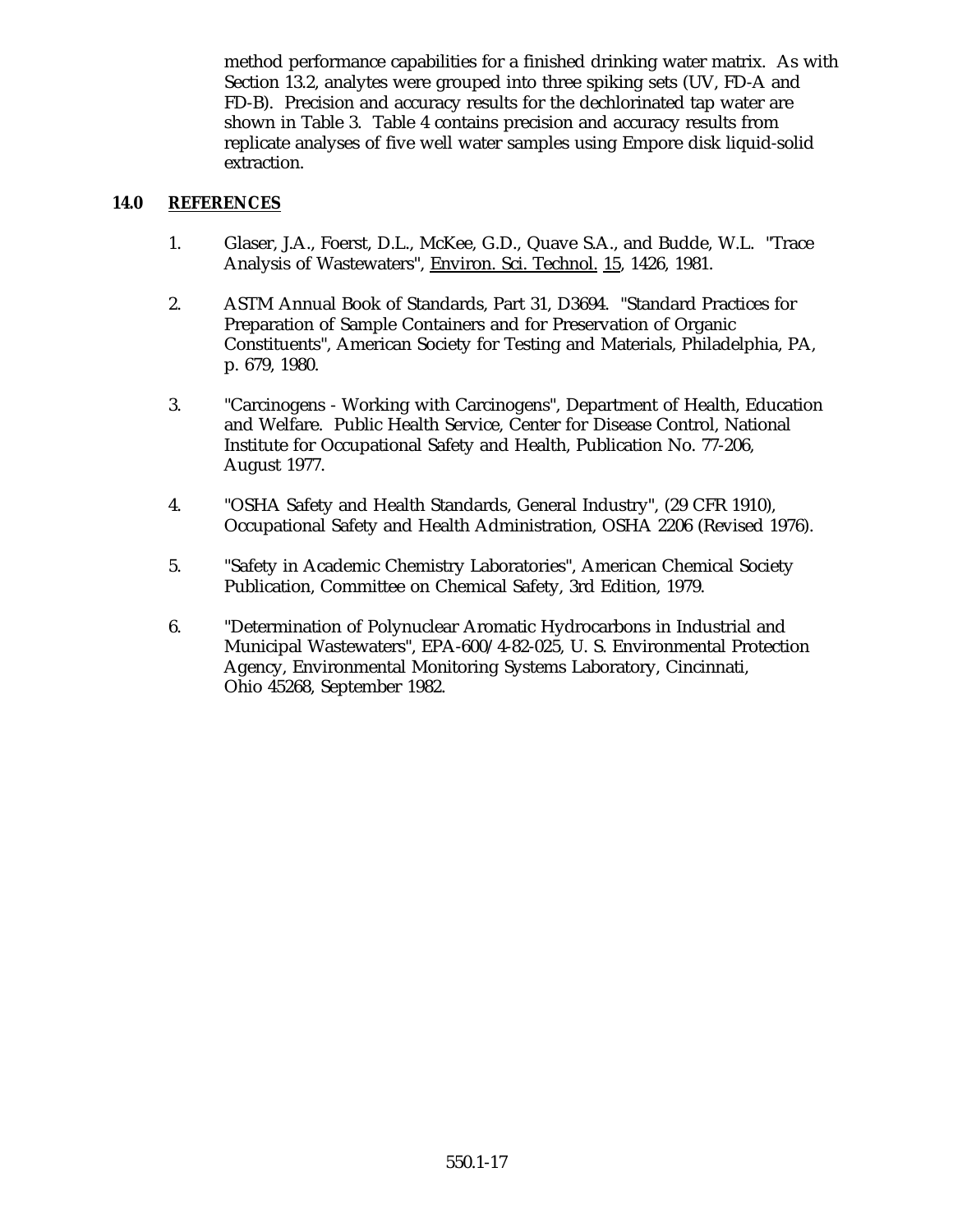| <b>Analyte</b>           | <b>Sample</b><br><b>Set</b> | <b>Retention</b><br><b>Time</b><br>(min) | <b>Method</b><br><b>Detection</b><br>Limit<br>$(\mu g/L)^a$ | Method<br><b>Detection</b><br>Limit<br><b>Fortification</b><br><b>Level</b><br>$(\mu g/L)$ |
|--------------------------|-----------------------------|------------------------------------------|-------------------------------------------------------------|--------------------------------------------------------------------------------------------|
| Naphthalene              | UV                          | 12.5                                     | 2.20                                                        | 10.0                                                                                       |
| Acenaphthylene           | UV                          | 13.8                                     | 1.41                                                        | 10.0                                                                                       |
| Acenaphthene             | <b>UV</b>                   | 15.4                                     | 2.04                                                        | 10.0                                                                                       |
| Fluorene                 | <b>UV</b>                   | 15.8                                     | 0.126                                                       | 1.00                                                                                       |
| Phenanthrene             | $FD-B$                      | 16.8                                     | 0.150                                                       | 0.500                                                                                      |
| Anthracene               | $FD-A$                      | 17.6                                     | 0.140                                                       | 0.625                                                                                      |
| Fluoranthene             | $FD-B$                      | 18.7                                     | 0.009                                                       | 0.025                                                                                      |
| Pyrene                   | $FD-A$                      | 19.4                                     | 0.126                                                       | 0.625                                                                                      |
| Benzo(a)anthracene       | $FD-B$                      | 21.9                                     | 0.004                                                       | 0.010                                                                                      |
| Chrysene                 | $FD-A$                      | 22.3                                     | 0.160                                                       | 0.625                                                                                      |
| Benzo(b)fluoranthene     | $FD-B$                      | 24.2                                     | 0.006                                                       | 0.010                                                                                      |
| Benzo(k)fluoranthene     | $FD-A$                      | 25.0                                     | 0.003                                                       | 0.0125                                                                                     |
| Benzo(a)pyrene           | $FD-B$                      | 26.0                                     | 0.016                                                       | 0.050                                                                                      |
| Dibenzo(a,h)anthracene   | $FD-B$                      | 27.1                                     | 0.035                                                       | 0.125                                                                                      |
| Benzo(g,h,i)perylene     | $FD-B$                      | 27.8                                     | 0.020                                                       | 0.050                                                                                      |
| $Indeno(1,2,3-cd)pyrene$ | FD-A                        | 28.3                                     | 0.036                                                       | 0.125                                                                                      |

# **TABLE 1. HIGH PERFORMANCE LIQUID CHROMATOGRAPHY CONDITIONS AND METHOD DETECTION LIMITS**

HPLC column conditions: Reverse-phase LC-PAH, 5 micron particle size, in a 25 cm x 4.6 mm ID stainless steel column. Isocratic elution for two minutes using acetonitrile/water (3.5:6.5), then linear gradient elution to 100% acetonitrile over 22 minutes at 2.0 mL/min flow rate.

<sup>a</sup>The MDL for naphthalene, acenaphthylene, acenaphthene, and fluorene were determined using a UV detector. All others were determined using a fluorescence detector.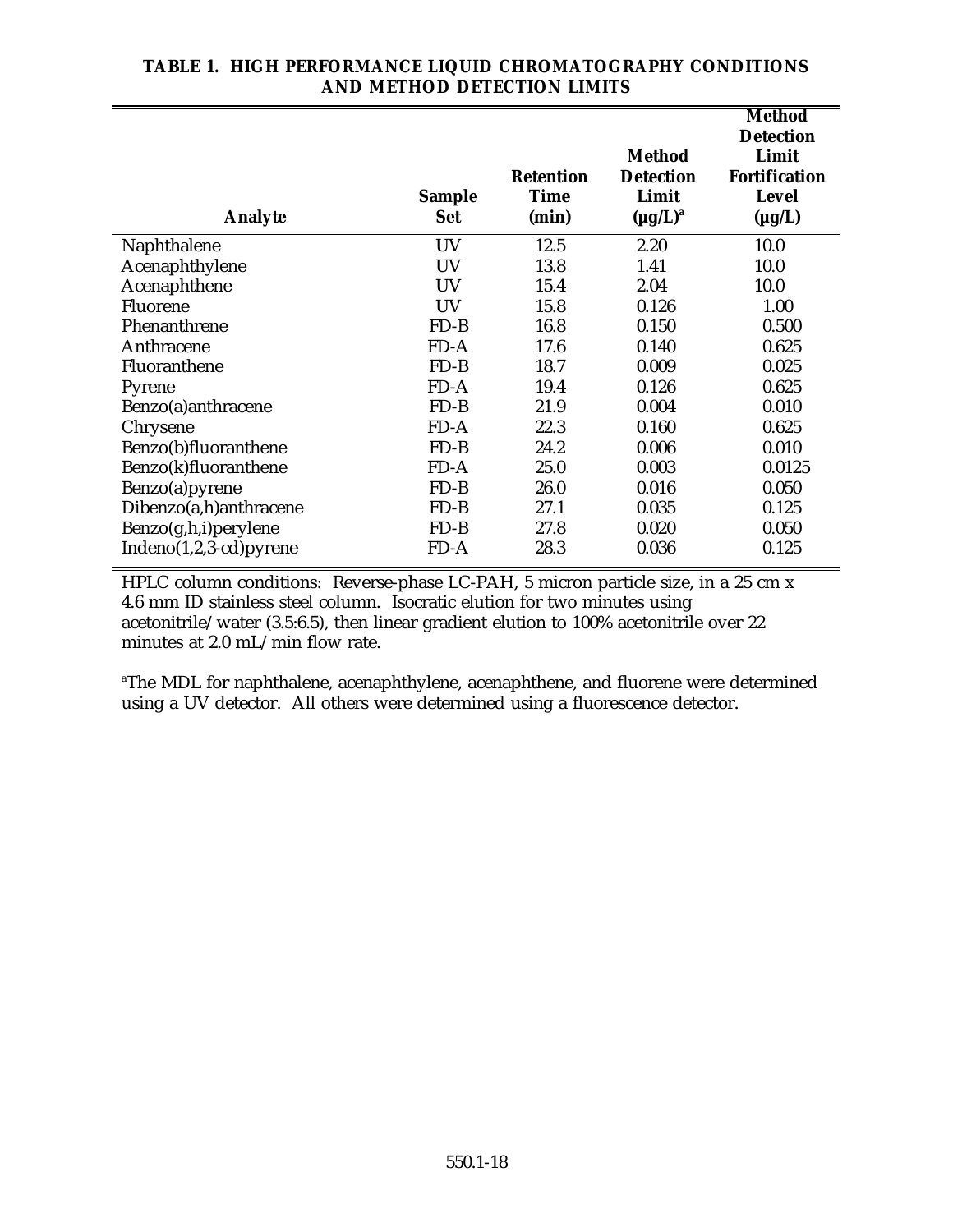| <b>Concentration</b>     |             |                           |             |  |  |
|--------------------------|-------------|---------------------------|-------------|--|--|
| <b>Level</b>             |             |                           |             |  |  |
| <b>Analyte</b>           | $(\mu g/L)$ | $\mathbf{R}^{\mathrm{a}}$ | $S_r^{\ b}$ |  |  |
| Naphthalene              | 10.0        | 70.5                      | 7.0         |  |  |
| Acenaphthylene           | 10.0        | 78.0                      | 4.5         |  |  |
| Acenaphthene             | 10.0        | 79.0                      | 6.5         |  |  |
| Fluorene                 | 1.0         | 74.5                      | 4.0         |  |  |
| Phenanthrene             | 0.500       | 66.9                      | 9.3         |  |  |
| Anthracene               | 0.625       | 72.8                      | 7.2         |  |  |
| Fluoranthene             | 0.025       | 90.2                      | 12.0        |  |  |
| Pyrene                   | 0.625       | 88.8                      | 6.4         |  |  |
| Benzo(a)anthracene       | 0.010       | 76.0                      | 14.0        |  |  |
| Chrysene                 | 0.625       | 93.6                      | 8.0         |  |  |
| Benzo(b)fluoranthene     | 0.010       | 87.5                      | 18.5        |  |  |
| Benzo(k)fluoranthene     | 0.012       | 81.2                      | 7.2         |  |  |
| Benzo(a)pyrene           | 0.050       | 76.5                      | 10.3        |  |  |
| Dibenzo(a,h)anthracene   | 0.125       | 78.4                      | 8.8         |  |  |
| Benzo(g,h,i)perylene     | 0.050       | 81.5                      | 13.0        |  |  |
| $Indeno(1,2,3-cd)pyrene$ | 0.125       | 75.2                      | 9.2         |  |  |

# **TABLE 2. SINGLE-LABORATORY ACCURACY AND PRECISION FROM SEVEN REPLICATE ANALYSES OF FORTIFIED REAGENT WATER**

 ${}^{\mathrm{a}}\mathbf{R}$  = Mean Recovery %.

 ${}^{\text{b}}\mathbf{S}_{\text{r}}$  = Standard Deviation of the %.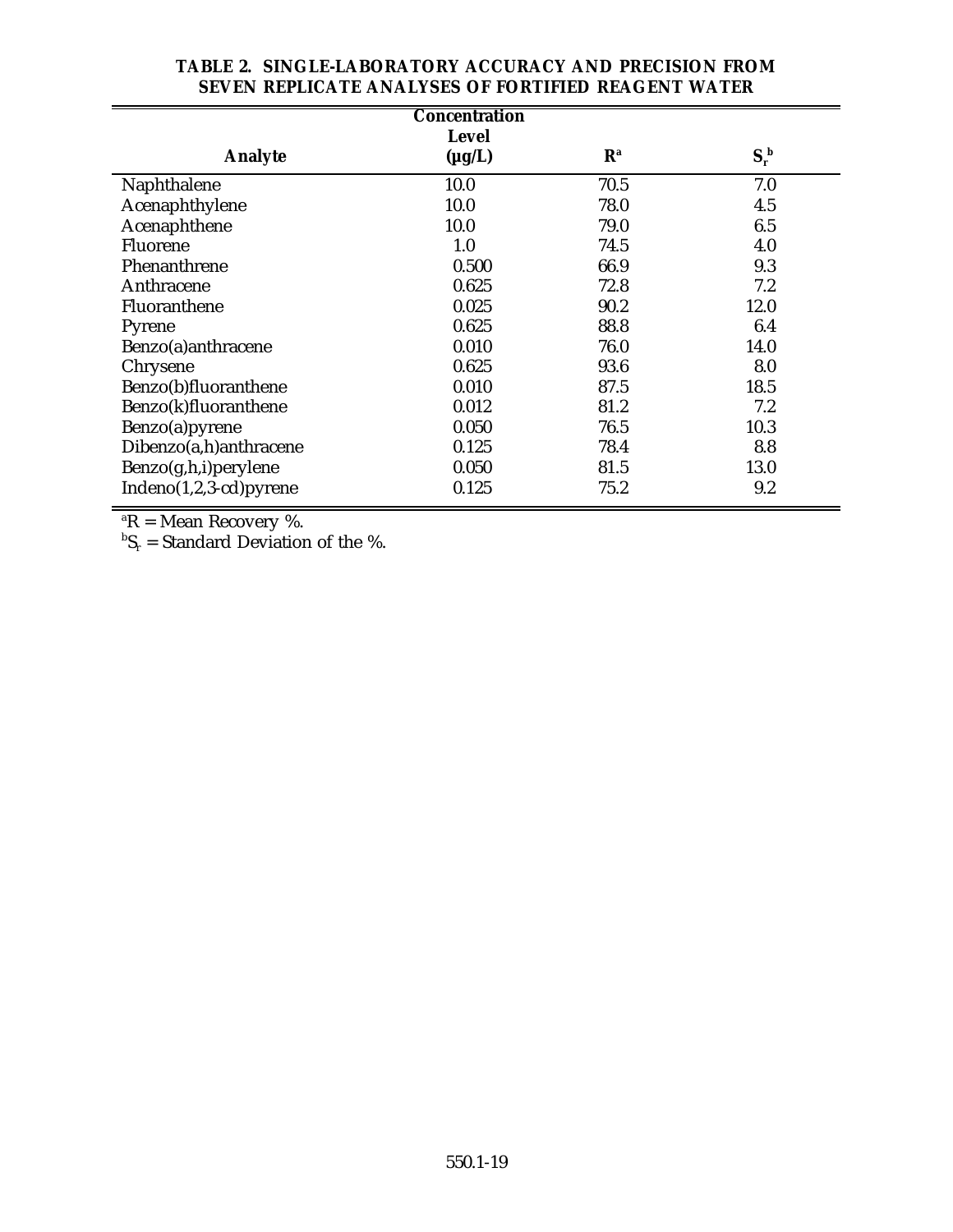| <b>Fortified</b><br><b>Concentration</b> |                             |         |       |
|------------------------------------------|-----------------------------|---------|-------|
| <b>Analyte</b>                           | <b>Level</b><br>$(\mu g/L)$ | $\bf R$ | $S_r$ |
| Naphthalene                              | 10.0                        | 72.8    | 10.7  |
| Acenaphthylene                           | 10.0                        | 64.1    | 8.0   |
| Acenaphthene                             | 10.0                        | 67.1    | 7.6   |
| Fluorene                                 | 1.0                         | 72.5    | 7.1   |
| Phenanthrene                             | 0.5                         | 59.5    | 4.3   |
| Anthracene                               | 0.625                       | 63.3    | 9.1   |
| Fluoranthene                             | 0.025                       | 80.7    | 6.7   |
| Pyrene                                   | 0.625                       | 80.7    | 13.3  |
| Benzo(a)anthracene                       | 0.01                        | 78.1    | 6.5   |
| Chrysene                                 | 0.625                       | 73.1    | 10.2  |
| Benzo(b)fluoranthene                     | 0.006                       | 65.9    | 5.6   |
| Benzo(k)fluoranthene                     | 0.012                       | 74.9    | 10.8  |
| Benzo(a)pyrene                           | 0.05                        | 70.0    | 7.5   |
| Dibenzo(a,h)anthracene                   | 0.125                       | 64.7    | 7.5   |
| Benzo(g,h,i)perylene                     | 0.05                        | 67.3    | 8.0   |
| Indeno(1,2,3-cd)pyrene                   | 0.125                       | 74.0    | 10.2  |

# **TABLE 3. SINGLE-LABORATORY ACCURACY AND PRECISION FROM NINE REPLICATE ANALYSES OF FORTIFIED TAP WATERa**

 $\mathrm{d}^{\mathrm{a}}$ Tap water was dechlorinated with sodium thiosulfate, according to the method (100 mg/L), upon collection prior to spiking with analytes.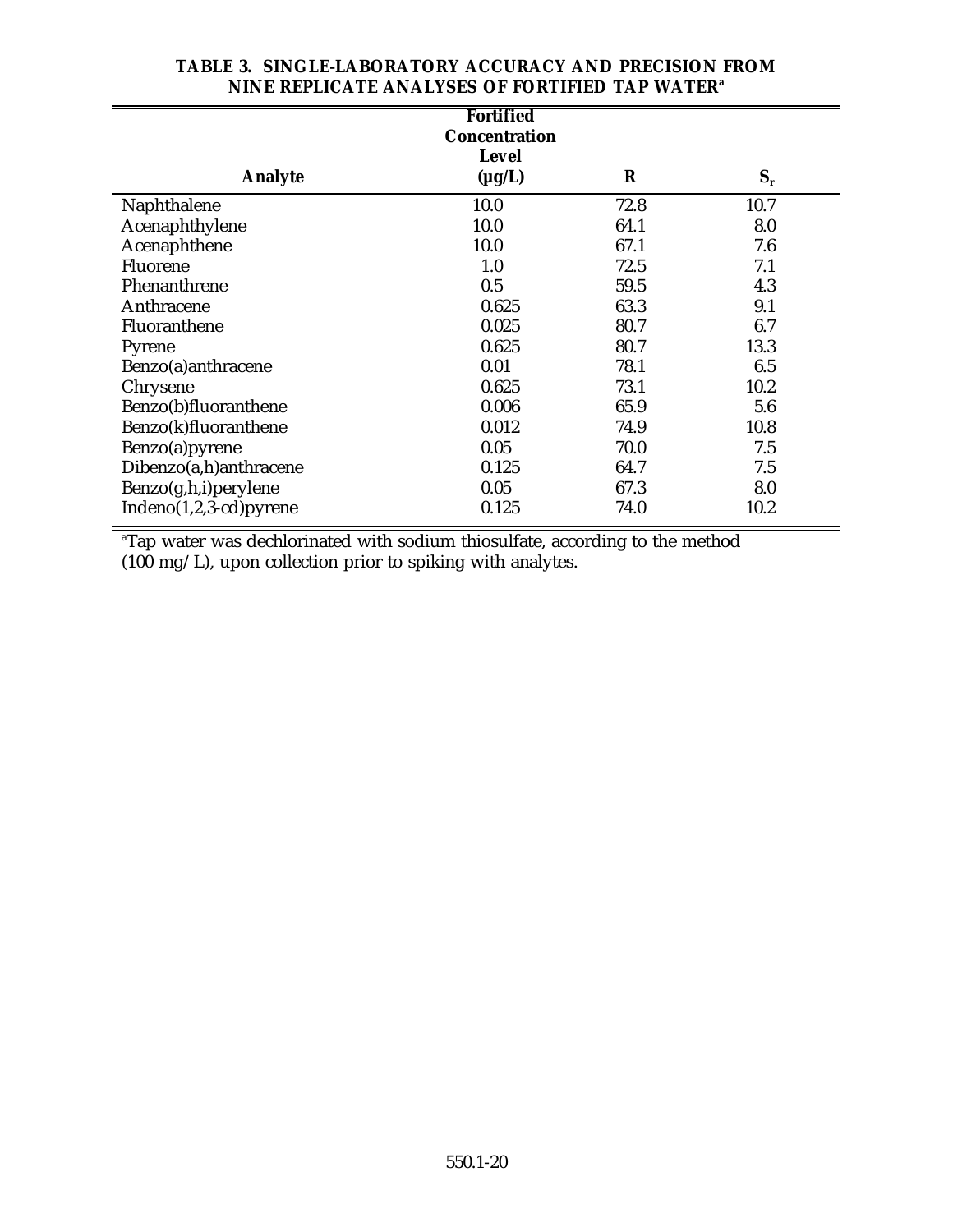| LIQUID-SULID EATRACTION  |                                 |                           |             |                                 |      |       |
|--------------------------|---------------------------------|---------------------------|-------------|---------------------------------|------|-------|
|                          | <b>Concentration</b><br>Level 1 |                           |             | <b>Concentration</b><br>Level 2 |      |       |
| <b>Analyte</b>           | $(\mu g/L)$                     | $\mathbf{R}^{\mathbf{a}}$ | $S_r^{\ b}$ | $(\mu g/L)$                     | R    | $S_r$ |
| Naphthalene              | 11.0                            | 49.6                      | 45.1        | 110.0                           | 75.2 | 17.9  |
| Acenaphthylene           | 22.0                            | 57.8                      | 30.3        | 220.0                           | 77.0 | 11.8  |
| Acenaphthene             | 11.0                            | 53.0                      | 33.5        | 110.0                           | 74.2 | 16.3  |
| Fluorene                 | 2.2                             | 71.4                      | 26.1        | 22.0                            | 80.0 | 13.9  |
| Phenanthrene             | 1.1                             | 87.0                      | 14.3        | 11.0                            | 72.2 | 12.7  |
| Anthracene               | 1.1                             | 62.8                      | 18.1        | 11.0                            | 66.8 | 8.6   |
| Fluoranthene             | 2.2                             | 89.4                      | 9.8         | 22.0                            | 69.2 | 9.6   |
| Pyrene                   | 1.1                             | 96.0                      | 13.3        | 11.0                            | 52.8 | 9.3   |
| Benzo(a) anthracene      | 1.1                             | 89.6                      | 12.4        | 11.0                            | 62.2 | 13.9  |
| Chrysene                 | 1.1                             | 98.4                      | 11.2        | 11.0                            | 60.8 | 14.2  |
| Benzo(b)fluoranthene     | 2.2                             | 78.5                      | 14.3        | 22.0                            | 82.0 | 10.7  |
| Benzo(k)fluoranthene     | 1.1                             | 90.2                      | 11.5        | 11.0                            | 73.2 | 11.9  |
| Benzo(a)pyrene           | 1.1                             | 87.0                      | 4.9         | 11.0                            | 54.7 | 9.8   |
| Dibenzo(a,h)anthracene   | 2.2                             | 88.8                      | 10.3        | 22.0                            | 65.0 | 13.0  |
| Benzo(g,h,i)perylene     | 2.2                             | 100.4                     | 15.7        | 22.0                            | 59.5 | 8.1   |
| $Indeno(1,2,3-cd)pyrene$ | 1.1                             | 105.2                     | 14.8        | 11.0                            | 85.2 | 17.9  |

# **TABLE 4. SINGLE-LABORATORY ACCURACY AND PRECISION FROM FIVE REPLICATE ANALYSES OF FORTIFIED WELL WATER USING DISK LIQUID-SOLID EXTRACTION**

 ${}^{\mathrm{a}}\mathbf{R}$  = Mean Recovery %.

 $^{\rm b}$ S<sub>r</sub> = Standard Deviation of the %.<br>'Concentration Level 2 = Concentration for analytes which yield a signal-to-noise ratio of approximately 10 in the extract (25 µL injection).